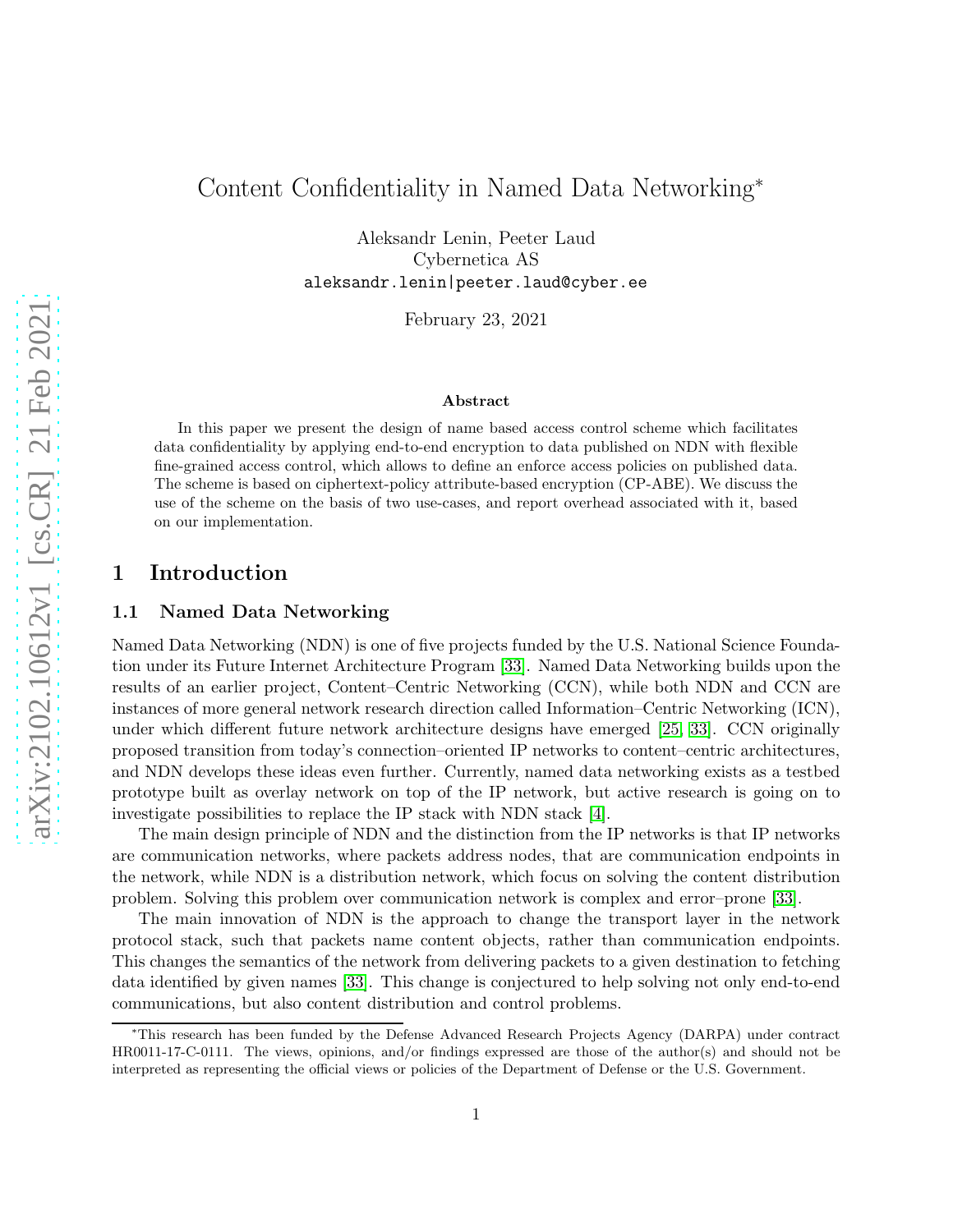There are two types of packets exchanged over NDN — the interest packets and the data packets. Based on their roles in the network, three types of nodes are distinguished. The producer nodes (or the publisher nodes) are the ones who produce the content in content-centric networks. Consumers are the nodes in the network which request content from the producers. To request content, consumers send an interest packet, which contains a name of the content that the consumer wishes to get. Producers respond with data packets that routed back to the consumer following the same route as the consumer's interest packet. The forwarding nodes, called NDN routers, are the ones responsible for forwarding packets between the producers and the consumers. An NDN router maintains three tables: the Pending Interest Table (PIT), the Forwarding Information Base (FIB), and a Content Store (CS). When an interest packet arrives, forwarding node first checks its content store for possible matches. If the content store contains the requested data, the router serves it back to the consumer. Otherwise, the router searches its PIT for matches. The PIT stores all the interest requests that a forwarding node has forwarded, but has not received any data packets yet. Each PIT entry contains the name of the requested content, together with incoming and outgoing interfaces. PIT records information about interfaces via which the incoming interest requests have arrived and groups them by the content name, thus permitting one content name be related to several incoming interfaces. This allows efficient multicast data delivery. If the matching record in the PIT exists, the router updates the PIT entry by recording the interface where the corresponding interest packet came from. Of no matching records exist, the router forwards the interest packet towards the content producers based on the information contained in its FIB as well as its forwarding strategy, which prescribes when and where to forward the interest. When a router receives a data packet, it forwards it back via all the incoming interfaces listed in the corresponding PIT entry, then removes the PIT entry and caches the data packet in its content store. Routers forward packets based on the names of the content requested or contained in these packets. NDN packets have no information about hosts and their interfaces. Since every data packet is signed by the producer which generated it, the contents of a data packet are meaningful independently of who delivers the content to the consumer. This permits routers to serve the content from their cache to satisfy the interest requests faster due to the delay between request and response.

The NDN design assumes names that belong to a hierarchical namespace which will never suffer from address space exhaustion, since the namespace is unbounded. The naming scheme is designed to be independent of the network thus permitting it to evolve independently. Flat naming schemes are also supported, although structured naming schemes supersede the flat ones [\[33\]](#page-19-0).

#### 1.2 NDN security

NDN follows data-centric security approach, in which the content producer is required to sign all the data packets it generates. This ensures the integrity and authenticity of a data packet. It allows to decouple the consumer's trust from the network node that served the content, and replaces it with the trust towards the producer directly, thus allowing the consumers to decide if they trust a given data producer as a reliable source of the requested content. The trust management is the most challenging part of the NDN architecture, and several models, hierarchical as well as the ones based on the web of trust, have been proposed, but still the problem of establishing trust remains an open question [\[33\]](#page-19-0).

While integrity properties in data-centric networks are easy to state and compare with similar properties in connection-centric networks, the issues with confidentiality properties are less clearcut. In a connection-centric network, the integrity of a channel means that (i) it is known where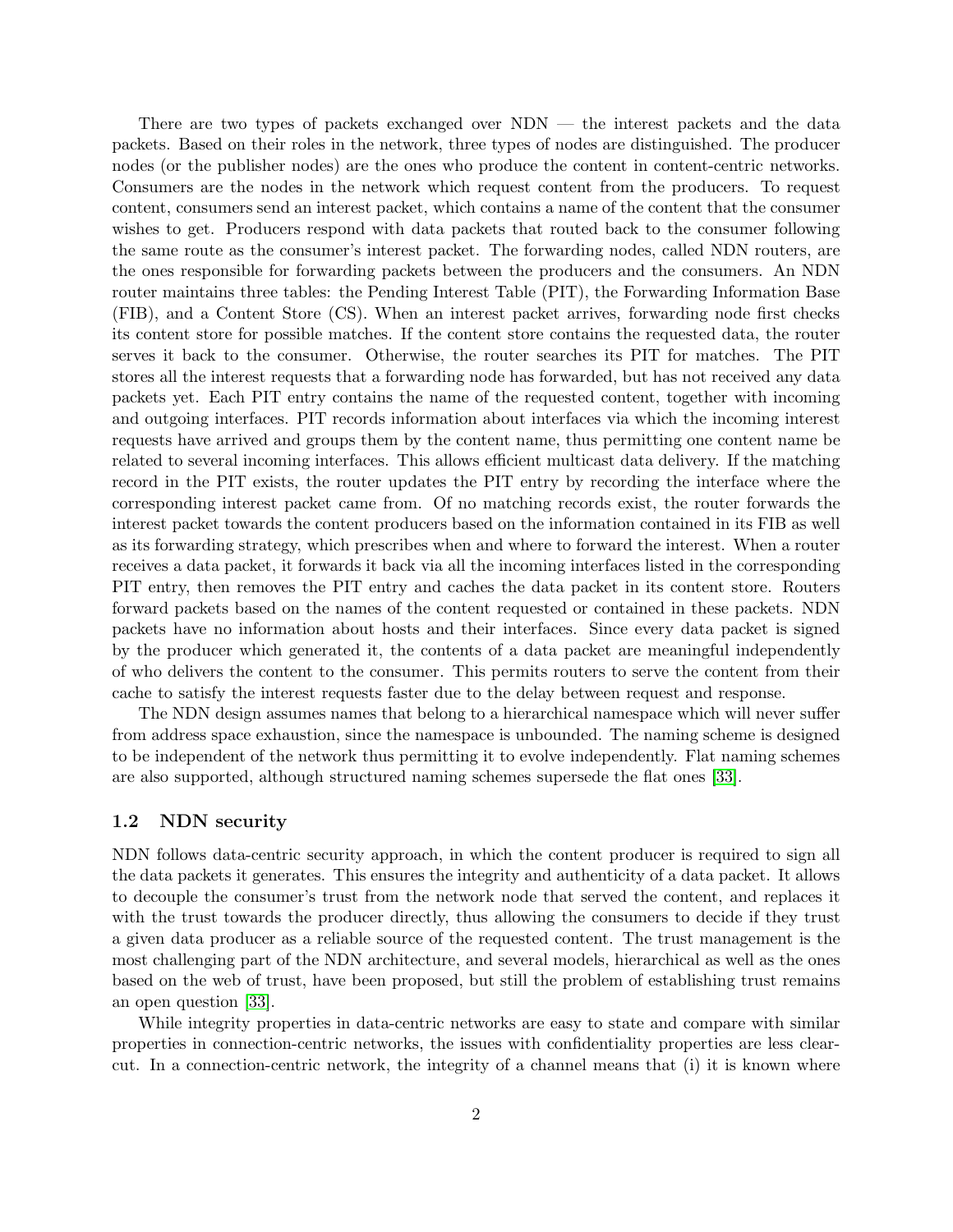the source of the channel is, and (ii) the messages on the channel are not being tampered with. From these properties one may deduce that whenever one receives a data item over a channel with integrity, then the source of that data item will be known and that source intended to send this data item. The same properties are ensured by the cryptographic primitive of digital signatures, and their preserverance is not affected by the manner the data item moves across the network. A confidential channel is one where (i) its sink is known, and (ii) the messages on the channel cannot be observed. Its analogue in a data-centric network is less clear.

In a data-centric network, end-to-end confidentiality for a piece of data would have to be meaningful independently of considering any server or network node that stores this content. It is definitely possible to use the routing mechanisms of NDN to distribute encrypted content, and also to distribute the decryption keys, protecting the latter with public-key encryption of some sort. In a sense, this would simulate the confidentiality properties in connection-centric networks: a publisher has a list of recipients (with their public keys) for its content, and makes the content available only to them.

Publishers face two problems — key distribution and key management. In order to grant content access to authorized consumers, the publisher needs to deliver each of the consumers their individual decryption key in a secure way. This can be achieved by publishing as many short messages (encryptions of the key) as there are recipients, each of them meaningful only to a single recipient. A better way would somehow separate out the group of recipients, with the publisher not required to keep a comprehensive list of them, but still somehow matching the intent of the publisher.

In this paper we make no assumptions regarding the existence of an established trust model, nor the existence of trusted authorities in NDN network. We look for a solution that would not increase the complexity of the NDN network by assigning trusted certifying authorities, and will be using self-certifying public keys instead. There exist a relatively recent results in cryptography research which reconsider the concept of a public key cryptography — the identity based encryption  $(IBE)$ and attribute-based encryption (ABE). In a typical public key cryptosystem, a user is assigned with one or more keypairs, and every keypair consists of a private and a public key. Identity based encryption changed the common understanding of public key cryptography by allowing the public key of a user to be an arbitrary string (i.e. email, a phone number, state issued identification code, etc). For anyone to encrypt something using IBE, all one needs to know is the public string identity of the recipient. This identity is directly used for encryption, and the recepient's public key is explicitly derived from this public identity. On the other hand, attribute-based encryption (ABE) has taken it even further away from the traditional understanding of public key cryptography, and defines the user's identity not as one single piece of information, not as one single token, but as a set of strings, which are called attributes. ABE allows to encrypt a message for a set of specific attributes, so that only users holding private keys that match this set of attributes, can decrypt the message. In an ABE scheme, the users' keys are issued by some trusted party, usually called the key distribution center (KDC). Each producer may fulfill the role of a KDC by properly verifying the identities of his clients and issuing private keys to authorized customers. This approach replaces the trust model from globally trusted certifying authorities with trust towards the content publisher, and the publisher itself being the trust anchor is a feature naturally occurring in NDN.

Attribute based encryption can be viewed as a secret sharing scheme with general access structure, encoded by a set of ABE attributes. ABE permits fine-grained access control over the attributes and allows to express access policies in the form, semantically equivalent to a Boolean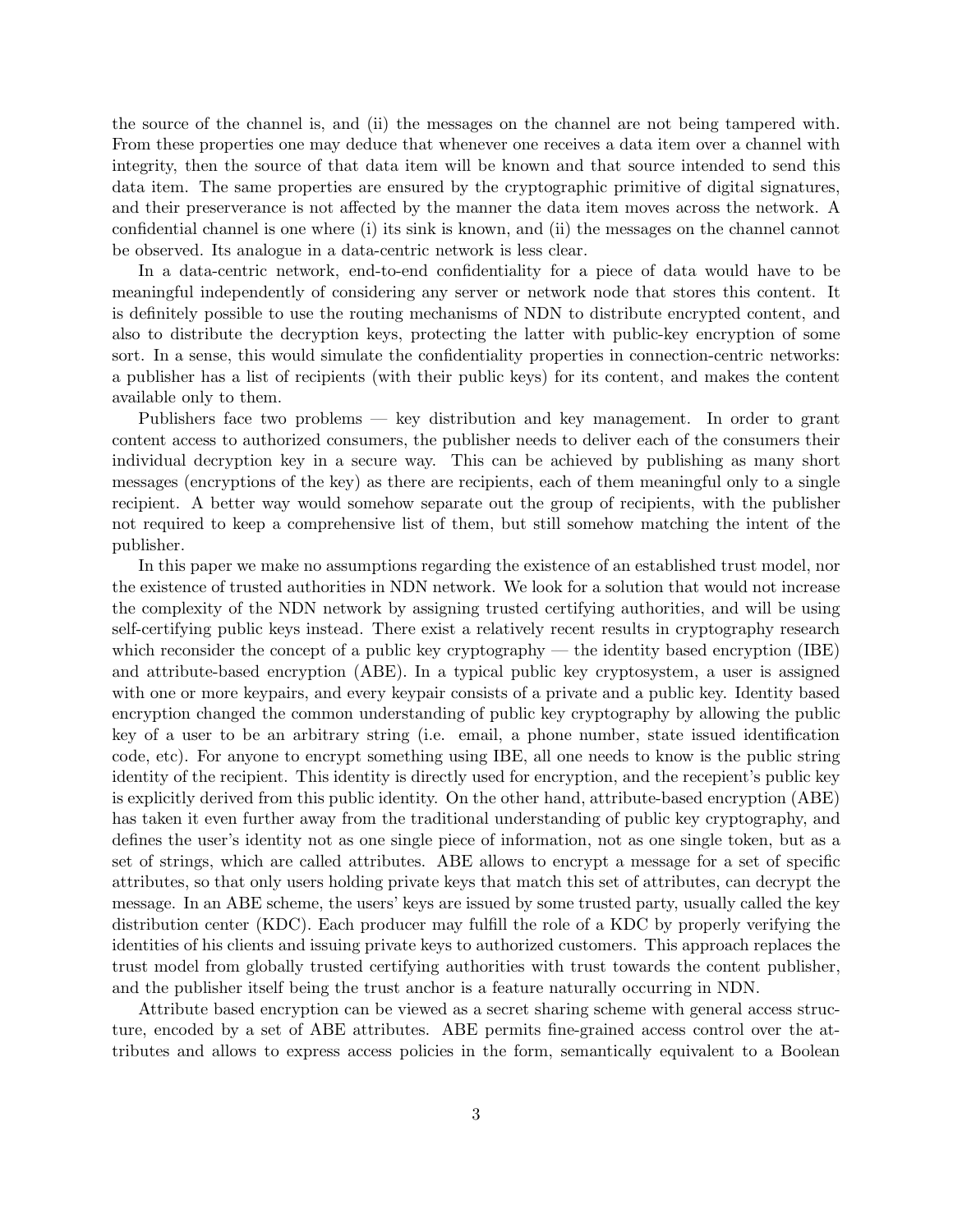function as a logic statement over the attributes. Depending on the location of the access structure, two versions of ABE may be distinguished: the ciphertext policy attribute based encryption (CP-ABE) and the key policy attribute based encryption (KP-ABE). In CP-ABE, the ciphertext contains the access structure and defines an access policy over a global set of users' attributes. The users' keys contain attributes that specify users' access permissions, and the users whose key attributes match the access structure in a ciphertext, get access to the shared secret, which is usually the symmetric key. In KP-ABE on the contrary, the access policy is located in users' private keys and specifies which ciphertexts this key is permitted to decrypt, while the ciphertexts contain attributes describing the type of content. Only the ciphertexts whose attributes match the access structure of a given key, will be correctly decrypted by a given key.

#### 1.3 Our contribution

For a data-centric access control that NDN ideology strives for, we compare CP-ABE solutions vs KP-ABE solutions. In the case of KP-ABE, the access policy is located in the users' keys, which in itself, is not really data centric. The publisher attaches a set of attributes to the content, specifying which keys are able to decrypt it. Changing the access policy necessitates a re-key process during which users are issued with new private keys containing new updated access policy. In the case of CP-ABE, the access policy is contained within the published content, independently of the user's keys. If there is a need to update the access policy, the publisher can re-encrypt the content with a new access policy, and no changes are required to the users' keys. ABE primitive can be used for broadcast encryption, and in this case it is called attribute-based broadcast encryption (ABBE), and depending whether it is key policy or ciphertext policy version, they are called KP-ABBE and CP-ABBE correspodingly. It more in–line with the data–centric access control ideology to allow the access policy to be attached to the content itself, rather than the keys possessed by the users, and thus CP-ABBE fits our problem the best.

CP-ABBE also seamlessly integrates with the organizational role hierarchy as described on our second scenario. A publisher can encrypt some content to a particular group of users by encrypting the content to the attributes, shared among all the users of the group. I.e., one may encrypt the content using the attributes "senior academic personnel" and "computer science department", and all the users whose keys have both of these attributes, will be granted access to the published content. The publisher doesn't even need to know who the senior academic personnel in the computer science department exactly are — all one ever needs to know, is that the intended recipients' share the "senior academic personnel" and "computer science department" attributes. Such abstraction mechanisms make CP-ABBE much more powerful alternative compared to IBE solutions, where one needs to explicitly list all the identities of the recipients. Abstract attributes offered by CP-ABBE bring along some difficulties related to efficient attribute revocation. Several users may share the same abstract attribute, and quite often there is a need to revoke access of any specific user only, without affecting the others who share the same attribute. Therefore we are focusing our attention on CP-ABBE schemes having efficient revocation capabilities. Revocation in CP-ABE schemes comes at a price, and despite active research being conducted to tackle this problem, there are a handful of solutions that offer efficient revocation capabilities. Such CP-ABBE schemes increase the flexibility of access control at a cost of reduced efficiency, as compared to CP-ABBE schemes without revocation capabilities.

In this paper we present a concrete implementation of a CP-ABBE scheme, its integration with NDN, and measurements of the overheads it creates. We present and discuss two case studies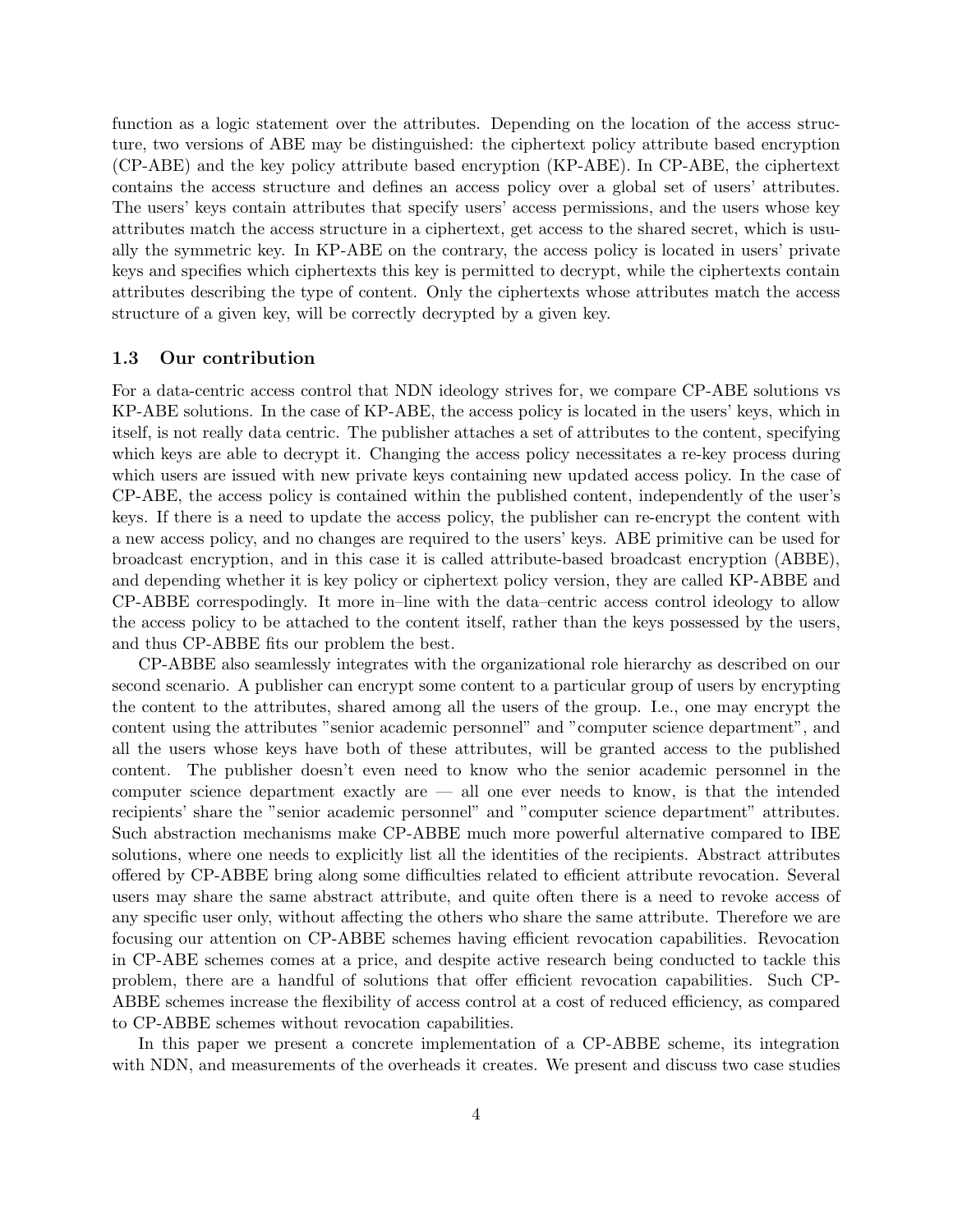where this implementation is useful; our measurements of overheads are tightly related to the usage scenarios in one of the case studies.

### 2 State Of The Art

#### 2.1 Ciphertext Policy Attribute Based Encryption

Bethencourt *et al.* [\[3\]](#page-17-1) present a CP-ABE scheme with monotone access structure. The authors call it the monotonic access tree, which is a tree structure where every node is a threshold gate. This structure naturally supports the Boolean semantics via AND and OR type gates, and besides more general m-of-n threshold gates. A key can decrypt the content encrypted under such an access structure, if the assignment of attributes to the tree leaves, corresponding to the attributes in the key, satisfy the access tree. The monotone access structure can be seen as a limitation of the scheme, since it doesn't support efficient attribute revocation. To support non-monotone access structures, for every attribute s, the authors suggest to introduce another attribute  $\hat{s}$  that would correspond to negated s. This construction would result is doubling the number of attributes. since in CP-ABBE schemes, the size of the ciphertext tends to grow linearly in the number of attributes, doubling the number of attributes is equal to doubling the size of the ciphertext. If a user's key is identified with n attributes, the key contains  $2n + 1$  bilinear group elements, and the key generation requires  $2(n+1)$  exponentiations. The ciphertext contains an access tree, a blinded message, and  $2k+1$  bilinear group elements, where k is the number of leaf nodes in the access tree. The encryption operation requires  $2(k + 1)$  exponentiations. If an access tree has u leaves and v non–leaf nodes, decryption requires  $2u$  pairing computations, and v exponentiations. The authors prove semantic security in the generic bilinear group model. Although the authors did not prove CCA security, they mentioned that it is possible to do, by applying certain techniques to their scheme. The authors state that their system is collusion–resistant, however they do not quantify the collusion resistance property of their system.

Emura *et al.* [\[5\]](#page-17-2) propose a new Ciphertext-Policy Attribute-Based Encryption (CP-ABE) with constant ciphertext length, where the number of pairing computations is also constant. The access structure is a set of attributes, where every attribute may take on one of the three values: positive (attribute is required), negative (attribute is negated and must not be present in the key), wildcard (the access structure is indifferent w.r.t. the presence or absence of a specific attribute in the key). The scheme supports possibility to add new attributes after the setup phase without breaking the security properties. The authors prove CPA security under the DBDH assumption. The key generation requires 3 exponentiations, and the user's private key contains 2 group elements. If  $W = [W_1, \ldots, W_n]$  is an access structure, then the encryption operation takes 2 exponentiations, as well as  $|W|$  multiplications, and the cryptogram contains an access structure  $|W|$  and 3 group elements. The decryption operation requires 3 exponentiations, as well as 2 pairing computations.

Zhou *et al.* [\[36\]](#page-19-1) proposed a new construction of CP-ABE, named Constant-size CP-ABE (CCP-ABE), and a corresponding broadcast version CCP-ABBE having constant ciphertext size. The scheme uses AND gate access policy, where an attribute is labeled as positive, negative, or wildcard (any). The authors prove CPA security under decisional bilinear Diffie-Hellman exponent (K–BDHE) assumption. If there are k attributes in the system, key generation requires  $2k + 1$ exponentiations, and the size of the key is also  $2k + 1$ . Encryption requires 2 exponentiations. The size of ciphertext size, apart from the size of the access structure and the encrypted message,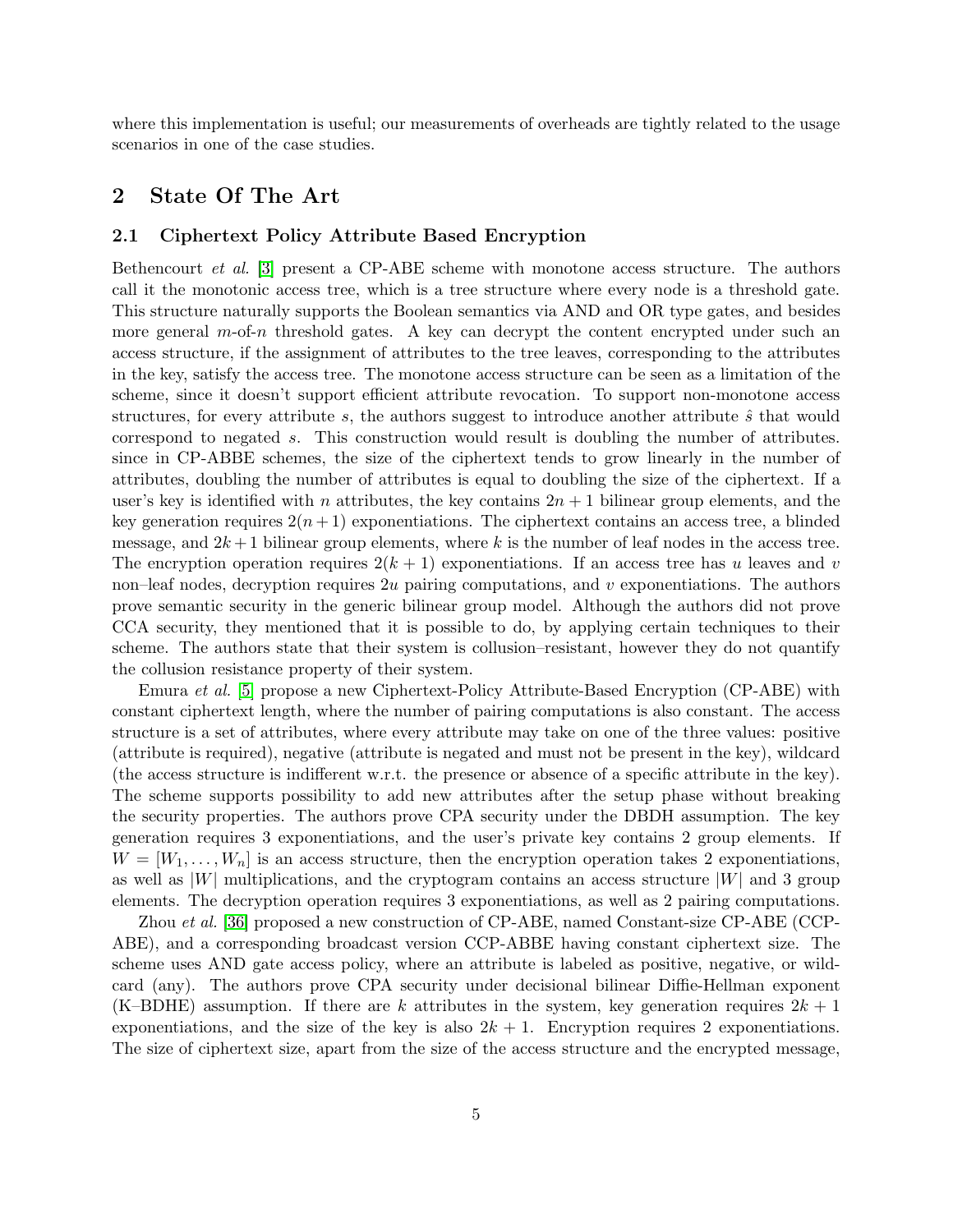contains 2 additional group elements, which are bounded by 300 bytes total. Decryption takes 1 pairing computation.

Yamada *et al.* [\[26\]](#page-18-1) propose a CP–ABE scheme with non–monotone access structure and constant size of master public key. The private key contains  $4k + 2$  bilinear group elements, where k is the number of attributes in the key. The key generation procedure requires  $8k + 3$  exponentiations. The ciphertext contains  $3n + 2$  group elements, where n is the number of elements used in access policy. Encryption requires  $5n+2$  exponentiations and 1 pairing computation. Decryption requires  $3l + m(2k + 1)$  pairing computations, where l is the number of non-negated attributes in the key, and k is the number of negated attributes in the key, such that  $k = l + m$ . The authors prove selective security under a new  $n-(B)$  assumption which is secure in the generic group model.

Li *et al.* [\[16\]](#page-18-2) suggest a CP–ABE scheme with non–monotone access structure based on ordered binary recision diagrams (OBDD). Therefore, access policies expressed in the form of OBDDs are semantically equivalent to Boolean functions. The size and generation time of the users' private keys is constant. The private key contains 2 bilinear group elements, and key generation requires 2 exponentiations. The ciphertext contains  $2 + k$  bilinear group elements, where k is the number of valid paths in OBDD, and encryption requires  $2 + k$  exponentiations. The decryption operation requires OBDD traversal, hence the time complexity is thus proportional to the OBDD size, and it appears that it requires 2 pairing computations for every branch in OBDD access structure. The authors proved collusion–resistance and CPA under the bilinear DH assumption.

Roy *et al.* [\[22\]](#page-18-3) present a CP-ABE scheme that uses access structure in the form of an access tree, and hence supports positive as well as negative attributes, and is semantically equivalent to a Boolean function. One of the distinct features of this encryption scheme is that attributes are allowed to change over time. The user's private key contains  $2 + 4n$  bilinear group elements, and its generation takes  $2 + 4n$  exponentiations, where n is the number of attributes in the key. The ciphertext contains  $2+2k+3m$  bilinear group elements, encryption takes  $2+2k+3m$  exponentiations, where k is the number of non-negated attributes, and  $m$  is the number of negated attributes in an access structure. Decryption requires 2s pairing computations, as well as  $3t + 1$  exponentiations, where s is the number of non-negated attribute in the leaves of the access tree, and t is the number of non-leaf nodes in the access tree structure.

Lubicz *et al.* [\[18\]](#page-18-4) propose a CP-ABBE scheme using monotone AND-gate as an access structure, with revocation capabilities that are external to the access structure. The private key contains  $2+n$ bilinear group elements, where  $n$  is the number of attributes in the key. Key generation requires  $2 + n$  elliptic group multiplications. Ciphertext contains  $k + 3$  bilinear group elements, where k is the number of revoked attributes. Encryption requires  $3 + k$  elliptic group multiplications, and decryption requires 3 pairing computations. The authors prove full collusion security in the generic model of groups with pairing.

Li *et al.* [\[17\]](#page-18-5) propose a CP-ABBE scheme that supports any monotone access structure. It can be adapted to support user revocation by doubling the number of attributes and introducing a negated version for every attribute. The authors prove, through a dual system encryption methodology, that their system is fully-secure under the composite order bilinear groups assumption. If  $n$  is the number of attributes in the key,  $m$  is one less than the total number of users in the system, and k is the number of attributes in an access structure, then the key generation requires  $3 + n + m$ exponentiations, encryption requires 1 pairing computation, as well as  $3(k + 1)$  exponentiations, decryption requires 1 pairing computations. A private key contains  $2 + n + m$  bilinear group elements, and a ciphertext contains  $3 + 2k$  bilinear group elements.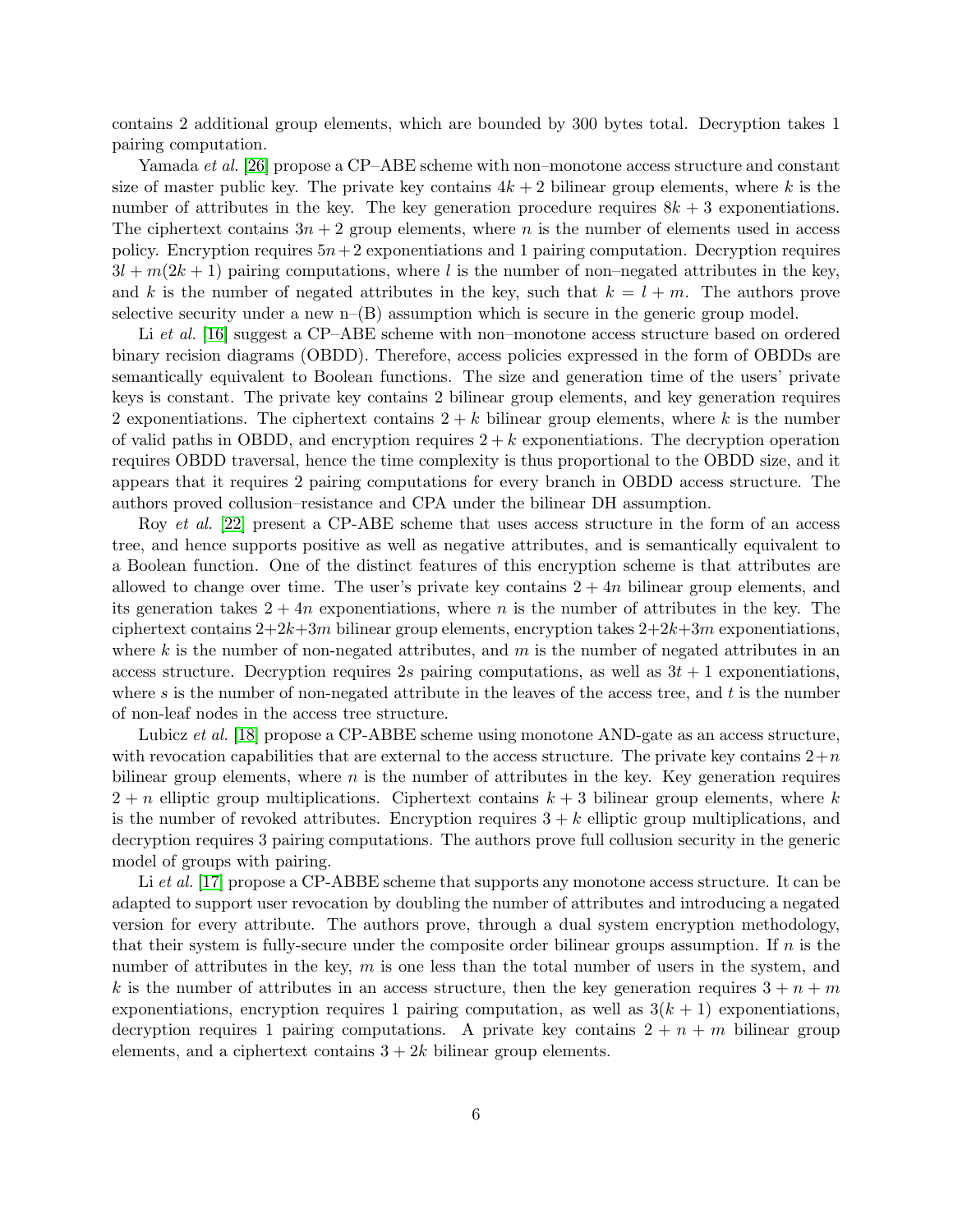Zhang *et al.* [\[32\]](#page-19-2) propose a CP-ABBE scheme offering recipient anonymity by hiding the access structure. Key generation requires  $4 + n$  exponentiations, where n is one less than the total number of users in the system. Private key contains  $3 + n$  bilinear group elements. Encryption takes 1 pairing computation and 4 exponentiations. Decryption requires 4 pairing computations. Ciphertext contains 4 bilinear group elements.

Asim *et al.* [\[2\]](#page-16-0) proposes a CP-ABBE scheme that uses AND/OR access tree structure and supports revocation that is external to the access structure. The authors prove their scheme is secure under DBDH assumption. Private key contains  $3 + n$  bilinear group elements, where n is the number of attributes in the key. Key generation requires  $3 + n$  exponentiations. Ciphertext contains  $3 + t + s$  bilinear group elements, where t is the number of attributes in access policy, and s is the number of revoked attributes. Encryption requires  $3 + t + s$  exponentiations and 2 pairing computations. Decryption requires 4 pairing computations and 2 exponentiations.

Junod *et al.* [\[13\]](#page-17-3) propose a CP-ABBE system with access policies supporting AND,OR,NOT gates. The authors prove semantic security and collusion resistance in generic group model with pairings. Private key contains  $2n + s + t$  bilinear group elements, where n is the total amount of attributes in use, s is the number of non-negated attributes in the key, and t is the number of negated attributes in the key. Key generation requires  $n$  exponentiations, encryption requires 1 pairing computation as well as  $2 + k$  exponentiations, decryption requires 2 pairing computations as well as  $k$  exponentiations. Ciphertext contains 3 bilinear group elements.

#### 2.2 NDN confidentiality

Fotiou *et al.* [\[7\]](#page-17-4) mention that traditional forms of encryption introduce significant overhead when it comes to sharing content with large and dynamic groups of users, with proxy re-encryption being a convenient solution. The authors use Identity-Based Proxy Re-Encryption (IBPRE) to provide confidentiality and access control for content items shared over ICN, realizing secure content distribution among dynamic sets of users. The suggested approach does not suffer from key escrow problem, as is the case with a similar approach IB-PRE, and does not require out-of-band secret key distribution.

Mannes *et al.* [\[19\]](#page-18-6) suggest an access control solution to ICN by adapting and optimizing a proxy re-encryption scheme. The authors state that the proposed solution is perfectly aligned with ICN demands, simultaneously ensuring content protection against unauthorized access of contents retrieved from unrestricted in-network caches as well as access control policies enforcement for legitimate users.

Wood *et al.* [\[24\]](#page-18-7) present a secure content distribution architecture for CCN that is based on proxy re-encryption. The design provides strong end-to-end content security and reduces the number of protocol messages required for user authentication and key retrieval. Unlike widely-deployed solutions, the suggested solution is also capable of utilizing the opportunistic in-network caches in CCN. We also experimentally compare two proxy re-encryption schemes that can be used to implement the architecture, and describe the proof of concept application the authors developed over CCNx.

Misra *et al.* [\[20\]](#page-18-8) propose a novel secure content delivery framework, for an information-centric network, which will enable content providers (e.g., Netflix and Youtube) to securely disseminate their content to legitimate users via content distribution networks (CDNs) and Internet service providers (ISPs). Use of the framework will enable legitimate users to receive/consume encrypted content cached at a nearby router (CDN or ISP), even when the providers are offline. Our framework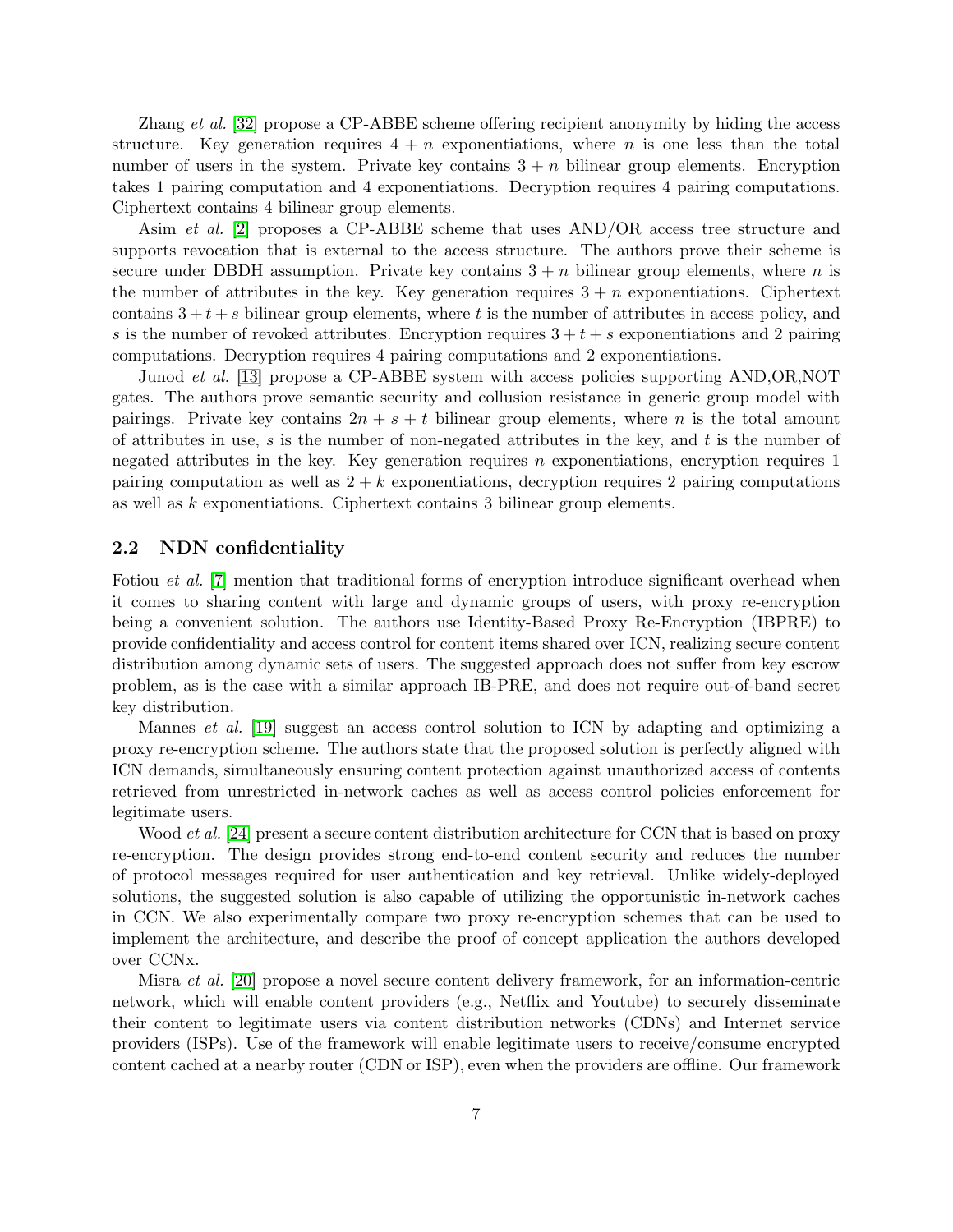would slash system-downtime due to server outages, such as that recently experienced by Netflix, Pinterest, and Instagram users in the US (October 22, 2012). It will also help the providers utilize in-network caches for shaping content transmission and reducing delivery latency. The authors discuss the handling of security, access control, and system dynamics challenges and demonstrate the practicality of the framework by implementing it on a CCNx testbed.

AccConF [\[21\]](#page-18-9) is an efficient access control framework for ICN, which allows legitimate users to access and use the cached content directly, and does not require verification/authentication by an online provider authentication server or the content serving router.

Zhang *et al.* [\[35\]](#page-19-3) present the design of name based access control (NAC) which provides automated key management by developing systematic naming conventions for both data and cryptographic keys. The authors also discuss an enhanced version of NAC that leverages attribute based encryption mechanisms (NAC-ABE) to improve the flexibility of data access control.

Yu *et al.* [\[30\]](#page-19-4) present the design of Name-based Access Control (NAC), which implements the content-based access control model in Named Data Networking (NDN). The paper demonstrates how to make use of naming convention to explicitly convey access control policy and efficiently distribute access control keys, thus enabling effective access control. The authors evaluate the scalability of NAC against CCN-AC, another encryption-based access control scheme.

Yingdi Yu in his Ph.D thesis [\[28\]](#page-19-5) introduces a data-centric security model for NDN which consists of two parts: data-centric authenticity and data-centric confidentiality. NDN achieves data-centric authenticity by mandating per packet signature, and data-centric confidentiality by data encryption. The dissertation presents a security framework to automate data-centric security of NDN and reduce the enabling overhead. To achieve that, the author designed NDN certificate system to facilitate public key distribution in NDN; a Trust Schema – a name-based policy language to specify trust model, in order to automate fine-grained data authentication; a timestamp service De-Lorean to address the authenticity problem of archival data; an access control protocol Namebased Access Control to automate data-centric confidentiality at fine granularities.

Ghali *et al.* [\[8\]](#page-17-5) state that caching makes it difficult to enforce access control policies on sensitive content, since routers only use interest information for forwarding decisions. The authors introduce Interest-Based Access Control (IBAC) which is a scheme for access control enforcement using only information contained in interest messages. It makes sensitive content names unpredictable to unauthorized parties. It supports both hash- and encryption-based name obfuscation. The solution also addresses interest replay attacks by formulating a mutual trust framework between producers and consumers that enables routers to perform authorization checks before satisfying interests from local caches. The proposed design is flexible and allows producers to arbitrarily specify and enforce any type of content access control, without having to deal with content encryption and key distribution.

Fotiou *et al.* [\[6\]](#page-17-6) propose an access control enforcement delegation scheme which enables the purveyor of an information item to evaluate a request against an access control policy, without having access to the requestor credentials nor to the actual definition of the policy. The authors state that such an approach has multiple merits: it enables the interoperability of various stakeholders, it protects user identity and it can set the basis for a privacy preserving mechanism. An implementation of the scheme supports its feasibility.

Hemanathan *et al.* [\[12\]](#page-17-7) introduce a Role Based Content Access Control mechanism which provides the contents specific to user based on the role to which it was assigned. Each and every user is authenticated with an AAA server specifically designed for NDN and is validated against the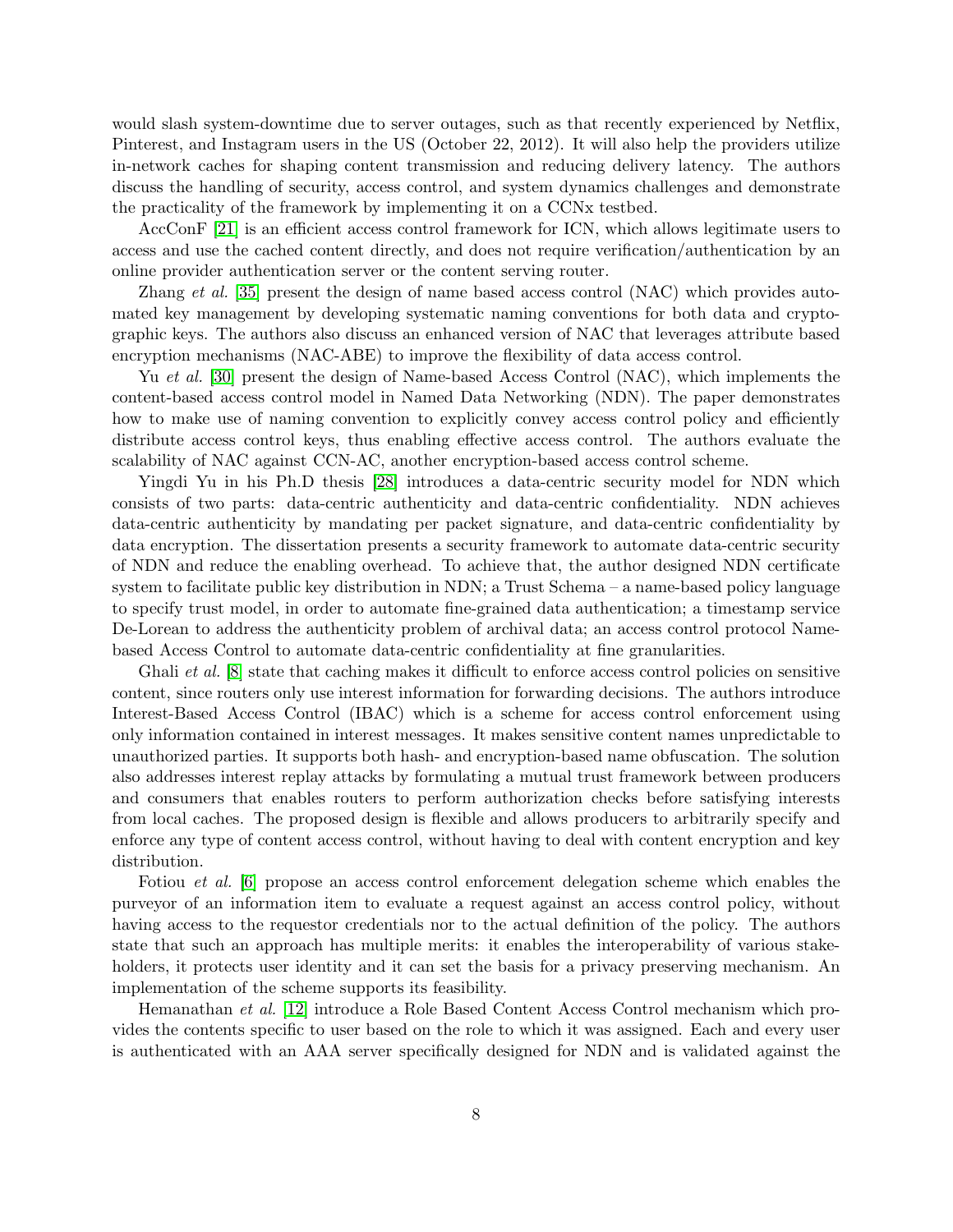access control policy. Only if a user has access to the content then the Content Packets will be sent or else access will be denied. In this method, when Content Provider receives Interest Packet from the user, it will be forwarded to AAA server and based on the response, the decision is made. In addition to that, NDN routers will also have an access table which will maintain the content name and the allowable & deniable enroll ID's. Based on the access table, it allows or denies the access to content packet or to the content provider. If there is no entry in the access table for the enroll ID, then it adds an entry into Pending Validation Table and sends validation request to Content Provider (CP) which will validate with AAA server and reply back with allow or denial message.

Kurihara *et al.* [\[14\]](#page-18-10) propose a comprehensive encryption-based access control framework for content centric networking (CCN), called CCN-AC. This framework is both flexible and extensible, enabling the specification, implementation, and enforcement of a variety of access control policies for sensitive content in the network. The design of CCN-AC heavily relies on the concept of secure content object manifests and leverages them to decouple encrypted content from access policy and specifications for minimum communication overhead and maximum utilization of in-network caches. To demonstrate the flexibility of framework, the authors also describe how to implement two sample access control schemes, group-based access control and broadcast access control, within CCN-AC framework.

Hamdane *et al.* [\[10\]](#page-17-8) use the generic and conceptual access control scheme called UCONABC to propose an optimum and secured data centric access control model. In the proposal, data is protected by encryption and lock password, and the access is managed by a centralized access control list (ACL).

Hamdane *et al.* [\[9\]](#page-17-9) propose an encryption based access control solution that does not require prior knowledge of all authorized entities. The solution assigns access rights based on certified encrypted credentials provided by the different entities. A formal security analysis is provided as well.

Shang *et al.* [\[23\]](#page-18-11) present NDN-ACE, a lightweight access control protocol for constrained environments over Named Data Networking (NDN). NDN-ACE uses symmetric cryptography to authenticate the actuation commands on the constrained devices but offloads the key distribution and management tasks to a more powerful trusted third party. It utilizes hierarchical NDN names to express fine-grained access control policies that bind the identity of the command senders to the services they are authorized to access. The key management protocol in NDN-ACE allows the senders to update their access keys periodically without requiring tight synchronization among the devices. The evaluation shows that NDN-ACE has fewer message exchange and uses fewer components in the overall network architecture compared to the IP-based alternatives.

Abdallah *et al.* [\[1\]](#page-16-1) propose a Decentralized Access Control Protocol for ICN architectures (DACPI). In this protocol, fewer public messages are needed for access control enforcement between ICN subscribers and ICN nodes than the existing access control protocols. DACPI depends on ICN self-certifying naming scheme. The authors perform security analysis on DACPI for the following attacks: man-in-the-middle, forward security, replay attacks, integrity, and privacy violations. According to the security analysis, DACPI prevents unauthorized access to ICN contents with fewer messages passed.

Zhang *et al.* [\[34\]](#page-19-6) propose a new name-based trust and security protection mechanism. The scheme is built with identity-based cryptography (IBC), where the identity of a user or device can act as a public key string. In a named content network, a content name or its prefixes can be used as public identities, with which content integrity and authenticity can be achieved using IBC algo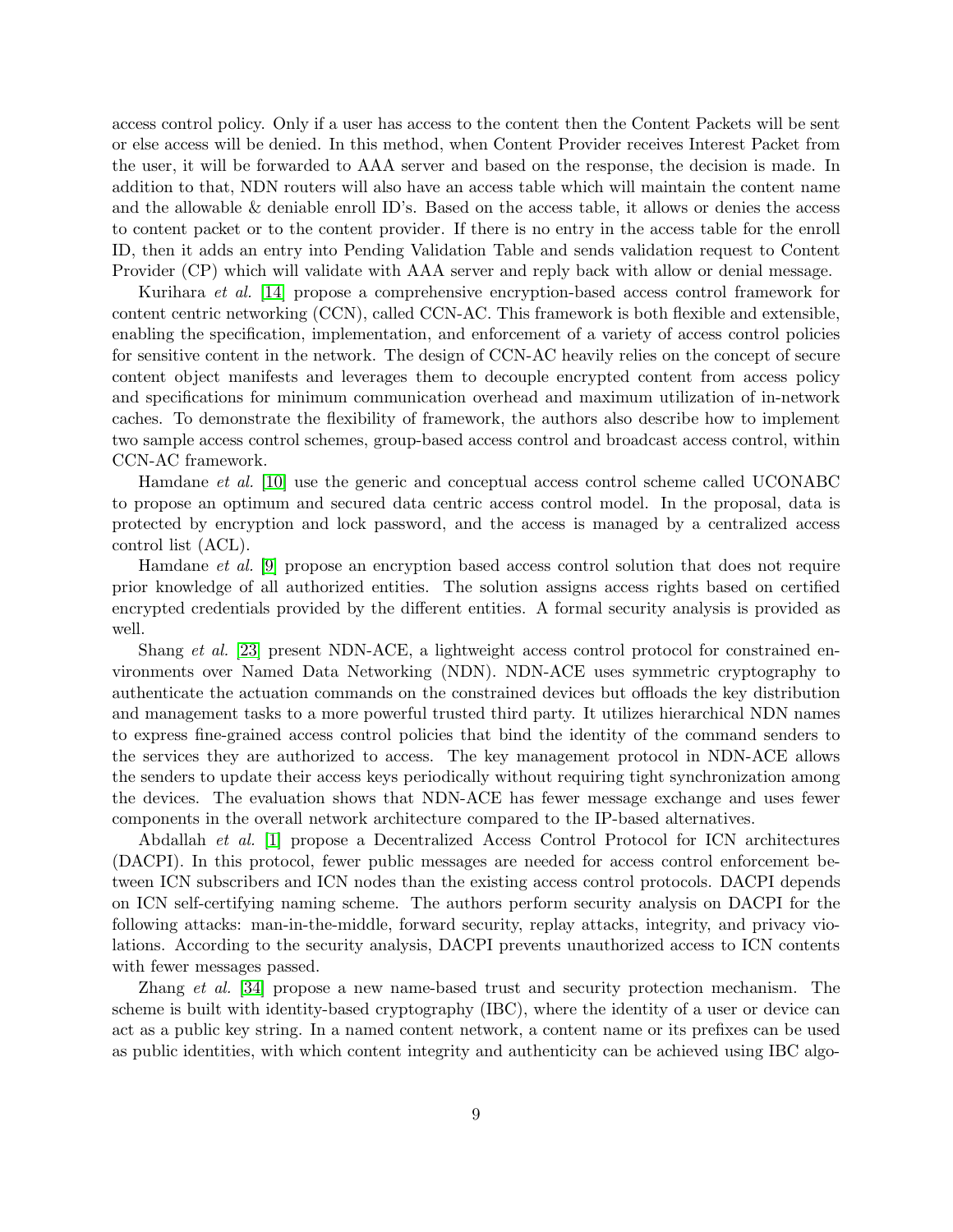rithms. The trust of a content is seamlessly integrated with the verification of content's integrity and authenticity with its name or prefix, instead of public key certificate of its publisher. Flexible confidentiality protection is enabled between content publishers and consumers. For scalable deployment purpose the authors propose a hybrid scheme combined with PKI and IBC.

Hamdane *et al.* [\[11\]](#page-17-10) propose to enhance security in CCN/NDN projects. The authors first define requirements for their naming system in order to provide security services that bind both naming and content. Then, they propose a hybrid scheme which combines public-key infrastructure (PKI) and Hierarchical Identity-Based Cryptography (HIBC) in order to meet the defined requirements. This proposal represents a defense against a potential attack and perfectly fits in with the structures of the various objects of CCN/NDN.

Kurihara *et al.* [\[15\]](#page-18-12) argue that explicitly-given names of content makes the censorship easily enforceable in CCNs. The paper introduces an anonymization framework to circumvent the censorship under the novel concept of consumer-driven access control to interest names and opportunities of cache recycling at network nodes. The framework leverages an arbitrary type of encryption-based access control and enables to recycle the CCN-specific content cache at intermediate nodes in path of the anonymized communication. Furthermore, by combining CCNx manifests and nameless objects with anonymization framework, it becomes possible to maximize the benefit of CCN-specific in-network caching simultaneously with minimizing the computational overhead and circumventing the censorship. The authors claim this is the first anonymization framework for censorship circumvention, which is designed by the CCN-specific approach.

Yu *et al.* [\[29\]](#page-19-7) explores the ability of NDN to enable automated decision making about which key can sign which data and the procedure of signature verification through the use of trust schemas. Trust schemas can provide data consumers an automatic way to discover which keys to use to authenticate individual data packets, and provide data producers an automatic decision process about which keys to use to sign data packets and, if keys are missing, how to create keys while ensuring that they are used only within a narrowly defined scope ("the least privilege principle"). The authors have developed a set of trust schemas for several prototype NDN applications with different trust models of varying complexity.

Yu *et al.* [\[31\]](#page-19-8) propose an endorsement-based key management system, which is inspired by the concept of Web-of-Trust, to secure ChronoChat, a serverless group chat application over NDN. With the endorsement-based key management system, users in a chatroom can collaboratively authenticate each other's membership in the chatroom. The system also leverages the synchronization mechanism provided in ChronoChat for efficient key/endorsement distribution and revocation. We further extend the key management system for user identity authentication in a chatroom to enable one user to authenticate another user's identity without resorting to any external public key infrastructure.

Yu, Y. [\[27\]](#page-19-9) proposed the new NDN certificate format, discussed several approaches for serving certificates in NDN, and discusses the process of certificate revocation considering the new certificate design.

### 3 Case studies

We consider two case studies, where the set of communicating parties is relatively fixed, changes infrequently, or there are no performance requirements regarding the re-keying operation.

The first example is of a university that uses a cloud as a storage service. There is a need for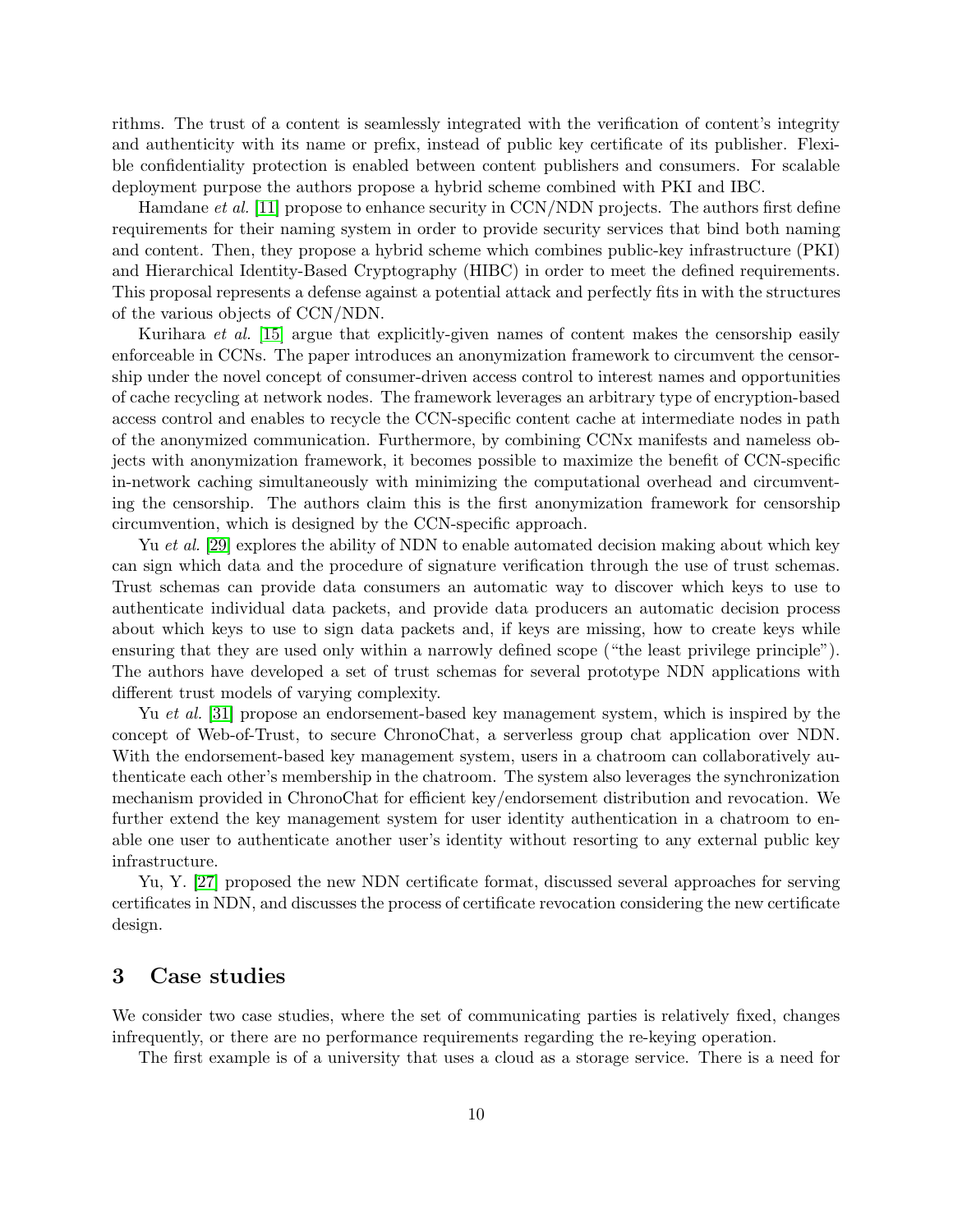fine-grained access control to ensure that content access is granted on a per-need basis, to those who need it for official purposes. Universities have a well established hierarchical structure of the employees' roles, as well as the structural units, and this structure stays fixed throughout a considerable amount of time (usually, several years, until the next major university restructuring). Such a well established hierarchical structure implies that in the corresponding secret sharing scheme, the access structure stays more or less fixed, and even if the solution implies a major rekey operation whenever the access structure changes, this might be acceptable, due to the scarcity of events which result in any changes to the access structure. Sometimes it may be needed to revoke a particular user's access to a published material, thus a revocation mechanism must to be in place. Revoked users should not be able to get access to any content that was published after the revocation event, even if several revoked users collude. For pre-existing content, such a revocation requires re-encryption of the content with a different access structure, in which a particular user or a group of users is explicitly marked as revoked. This is not the only use of the revocation mechanism, however. It is handy to exploit the hierarchical structure of the organizational units, and to assign specific attributes to those units. Quite often, information needs to be shared to the entire bigger organizational unit, with the exception for some individual subgroups. In this case, it is very efficient still to encrypt the content for the attribute of a bigger organizational unit, and to revoke access for specific smaller sub-units to enforce the required access policy.

The second example is of a group discussions. Consider a fixed set of users who wish to communicate in such a way that any participant can dynamically create a chat room with any subset of the set of all the other participants. The list of all the participants, as well as their credentials, is known to everyone. One participant may be a part of several chat rooms. User revocation is not much of an issue in the second example, assuming that there is no requirement to preserve the conversation history. New chat rooms can be created dynamically as needed. Every time a user joins or leaves a chat room, a re-key operation is performed, and the remaining group participants get their new credentials to continue communication. Technically, this is the creation of a new chat room with increased or reduced number of participants.

Both examples describe use cases for a secret sharing scheme with general (non-monotone) access structures. The reasons behind this choice is that uniform access structures (as opposed to general ones) lack expressivity and do not provide means for fine-grained access control. The nonmonotonicity assumption widens the range of possible applications we wish to tackle and facilitates greater flexibility w.r.t. possible set of solutions. It can be seen that in the second example described above, the monotone access structure will not work for the university case, since we might wish to share the contents with all members of a research group, but we want to exclude some certain individuals, which would break monotonicity.

## 4 Performance Measurements

### 4.1 Setup

To begin with, we describe our hardware and software platforms we used to run the benchmarking experiments, as well as describe the prototype implementation of the Lubicz-Sirvent CP-ABBE cryptosystem.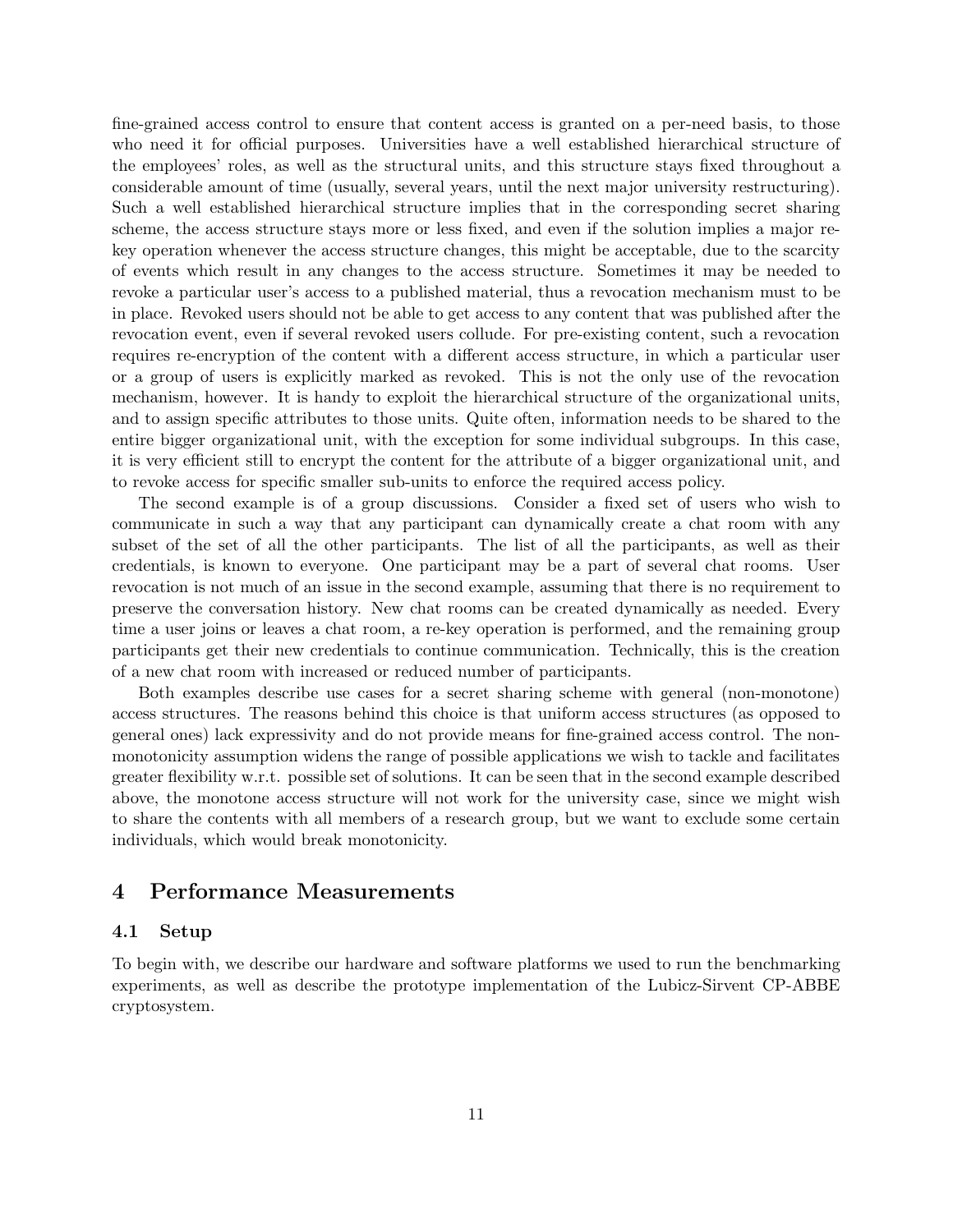#### 4.1.1 Hardware Setup

The experiments were run on a Lenovo X1 Carbon notebook having the following specifications:

- CPU: Intel Core i7-5600U CPU @ 2.60GHz
- CPU cache: 32KB (L1i/d), 256K (L2), 4096MB (L3)
- CPU cores: 4
- RAM: 7.7 GiB

#### 4.1.2 NDN network and tools

The following NDN tools and their corresponding versions have been used for running the experiments:

- NFD 0.7.0-36-gbc0e617e
- ndn-tools 0.7-15-g3527558

The NDN network contained one single NFD node, with ndnputchunks acting as publisher, and ndncatchunks acting as consumer.

#### 4.1.3 Software Setup

The experiments were run by Python 3 interpreter running in Debian Linux 10 (Buster) operating system. The Lubicz-Sirvent cryptosystem was implemented in  $C++$  and uses on libpari library for algebraic computations.

The prototype implementation is a toolset that consists of:

- the elliptic curve calculator a tool that generates pairing-friendly curves from Barreto-Naehrig family with 128-bit security level.
- the key generation tool a tool that, given a json formatted configuration file, generates master public key, master secret key, as well as private keys for the users. The tool dumps the generated keys in json format in a file specified by the user on the command line.
- the encryption tool a tool that, given a json formatted configuration file, json formatted file containing keys, generates a session key and wraps it in ABBE header, which is dumped into a json header file supplied by the user on the command line. The access structure for this encryption is described in the json configuration file.
- $\bullet$  the decryption tool a tool that takes the json configuration file, json keys file, json header file, decrypts the ABBE header with the given user's private key and displays the session key, if the user is a valid recipient of the encryption, or notifies the user that he is not an intended recipient otherwise.

### 4.2 Performance measurement experiments

In this section, we report on the benchmarking results of the Lubicz-Sirvent CP-ABBE scheme coupled with sharing files over NDN.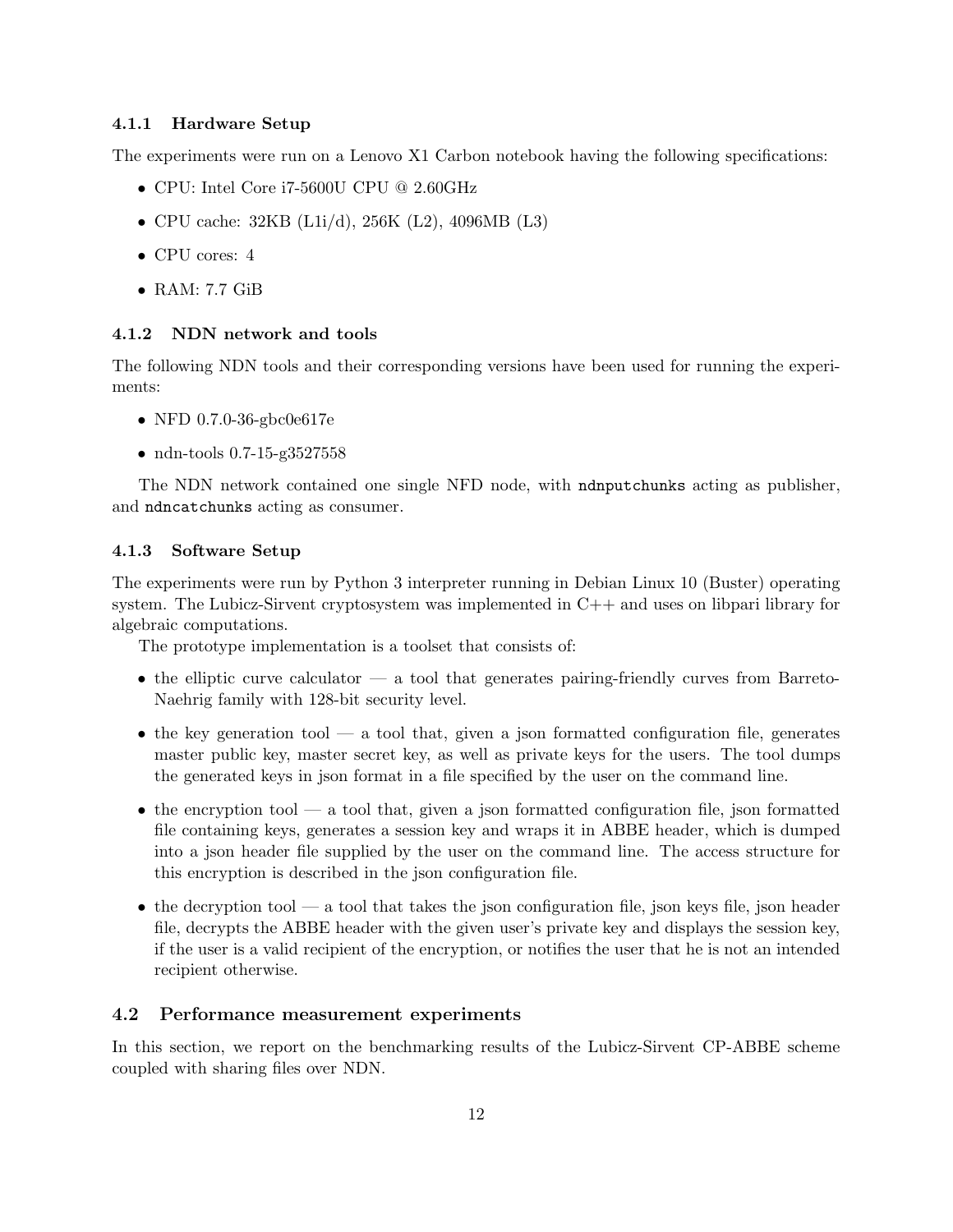#### 4.2.1 Experiment 1

First, we measure the time it takes to generate the master public key (MPK), as well as individual master secret keys (MSK) for varying number of users. The number of users is varied starting from 1,2,5,10, then from 10 to 100, increasing in steps of 10. Every user is assigned with 3 attributes, uniformly selected at random from a pool of 50 attributes.

The Python script that runs the tests performs the following actions:

- 1. Fills in the template of the json formatted configuration file that contains the description of the Barreto–Naehrig elliptic curve having 128–bit security level, and populates this template with descritions of 1, 2, 5, 10 users, each having 3 attributes, randomly selected from a pool of 50 attributes. A separate configuration file is created for every number of users.
- 2. Runs the key generation tool with each of the configuration files generated in the previous step, and measures the time it takes for the ABBE implementation to complete this task. Only the time of the last step is measured, the time it takes to generate the configuration files is not included in this report.

The results are given in Table [1.](#page-13-0)

#### 4.2.2 Experiment 2

In this experiment, we measure the time it takes to generate MSK and individual MPK keys for the users with varying number of attributes. First, we consider the case of 2,5,10,20,30,50 random uniformly selected attributes, and afterwards increase the number of attributes in the range 100 to 1000 in steps of 50.

Similarly to the previous experiment, the Python script performs the following actions:

- 1. Fills in the template of the json formatted configuration file that contains the description of the Barreto-Naehrig elliptic curve having 128-bit security level, and populates this template with the descrition of a single user, each having varying number of attributes. A separate configuration file is created for every number of attributes under consideration.
- 2. Runs the key generation tool with each of the configuration files generated in the previous step, and measures the time it takes for the ABBE implementation to complete this task. Only the time of the last step is measured, the time it takes to generate the configuration files is not included in this report.

The results are given in Table [2.](#page-14-0)

#### 4.2.3 Experiment 3

In the third measurement experiment, we measure the time it takes for varying number of users to download files of varying sizes over NDN. We consider 1,2,5, and 10 users, as well as files of 50 MiB, 100 MiB, and 500 MiB size. Users download a file in parallel, the time is measured for every user individually, as well as the worst time among all of them.

To run the experiment, first files of 50 MiB, 100 MiB, and 500 MiB are generated by the Linux dd command using /dev/urandom device as the source.

Prior to the commencement of the experiment, these following files are published in NDN using the ndnputchunks tool from ndn--tools: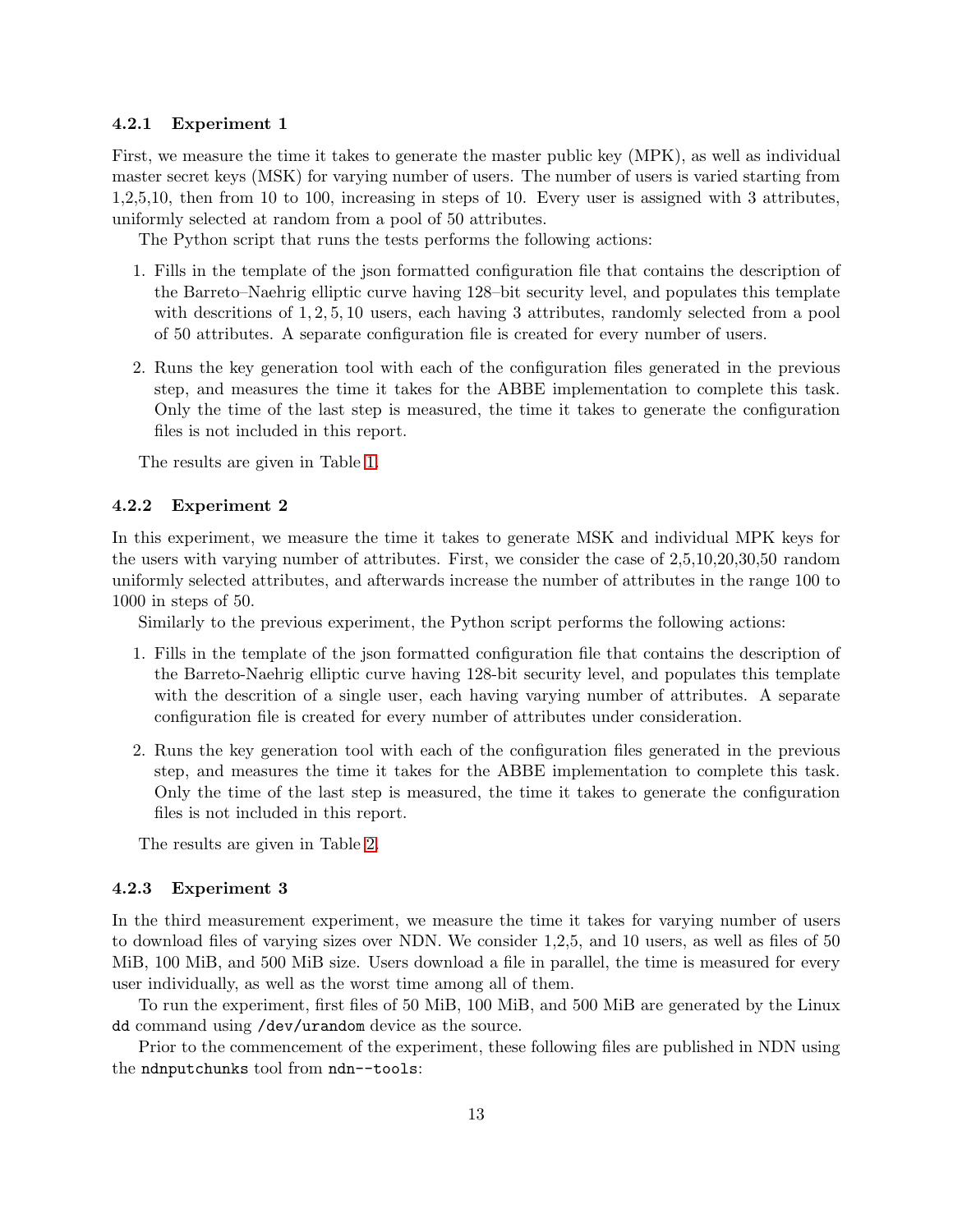<span id="page-13-0"></span>

| Number of users  | Generation time (s) |
|------------------|---------------------|
| $\mathbf{1}$     | 0.24                |
| $\boldsymbol{2}$ | 0.39                |
| $\overline{5}$   | 0.79                |
| 10               | 1.31                |
| 20               | 1.84                |
| 30               | 2.05                |
| 40               | 2.26                |
| 50               | 2.43                |
| 100              | 3.17                |
| 150              | 4.2                 |
| 200              | 5.42                |
| 250              | 5.72                |
| 300              | 6.45                |
| 350              | 7.35                |
| 400              | 8.11                |
| 450              | 9.31                |
| 500              | 10.03               |
| 550              | 10.06               |
| 600              | 10.68               |
| 650              | 12.18               |
| 700              | 12.94               |
| 750              | 13.0                |
| 800              | 14.68               |
| 850              | 15.73               |
| 900              | 15.29               |
| 950              | 16.06               |
| 1000             | 16.78               |

Table 1: MPK and MSK generation time, fixed number of attributes

- 1. /data/file50M.bin  $-50$  MiB file
- 2. /data/file100M.bin  $-$  100 MiB file
- 3. /data/file500M.bin  $-$  500 MiB file

For any of the 1, 2, 5, 10 groups of users, the Python script runs the same amount of threads, one thread per user. I.e. to simulate the actions of 10 users, 10 threads are launched. Each thread retrieves all the published files using ndncatchunks tool for every file under consideration and dumping its contents to the filesystem. We measure the time it takes to download the file and get its contents. The results are given in Table [3.](#page-15-0)

#### 4.2.4 Experiment 4

This experiment measures the time it takes for  $1, 2, 5, 10$  users to simultaneously download an encrypted files of 50, 100, 500 MiB over NDN, decrypt the ABBE header, obtain the symmetric key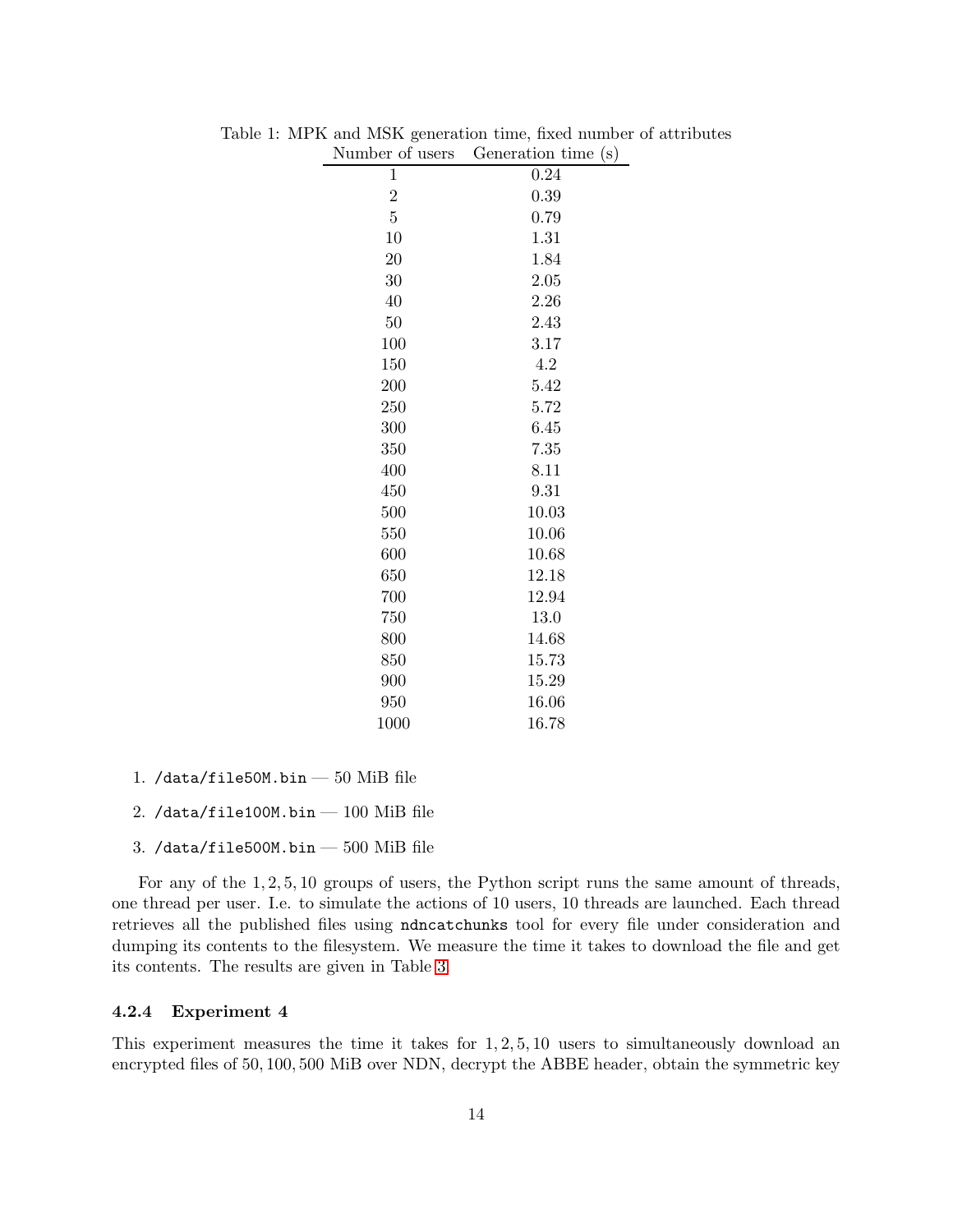<span id="page-14-0"></span>

| Number of attributes | Generation time (s) |
|----------------------|---------------------|
| $\overline{2}$       | 0.13                |
| $\overline{5}$       | 0.21                |
| 10                   | 0.4                 |
| 20                   | 0.77                |
| 30                   | 1.09                |
| 40                   | 1.45                |
| $50\,$               | 1.78                |
| 100                  | 3.49                |
| 150                  | 5.27                |
| 200                  | 6.98                |
| 250                  | 8.82                |
| 300                  | 11.07               |
| 350                  | 12.42               |
| 400                  | 14.11               |
| 450                  | 15.87               |
| 500                  | 17.71               |
| 550                  | 19.59               |
| 600                  | 22.48               |
| 650                  | 23.44               |
| 700                  | 25.39               |
| 750                  | 27.13               |
| 800                  | 30.78               |
| 850                  | 31.09               |
| 900                  | 34.4                |
| 950                  | 36.68               |
| 1000                 | 38.8                |

Table 2: MSK and MPK generation time, varying number of attributes

and decrypt the file.

To run the experiment, first files of 50 MiB, 100 MiB, and 500 MiB are generated by the Linux dd command using /dev/urandom device as the source.

An encryption Python script is then launched which, for every file under consideration, executes the following actions:

- 1. Launches CP-ABBE key generation tool to generate a new set of keys
- 2. Launches CP-ABBE encryption tool to get an ABBE header which is stored as header.json file
- 3. Extracts the session key from the output of the CP-ABBE encryption tool and encrypts all the files using AES with the session key.

The script produces 3 encrypted files: file50M.aes, file100M.aes, and file500M.aes.

Prior to the commencement of the experiment, these following files are published in NDN using the ndnputchunks tool from ndn-tools: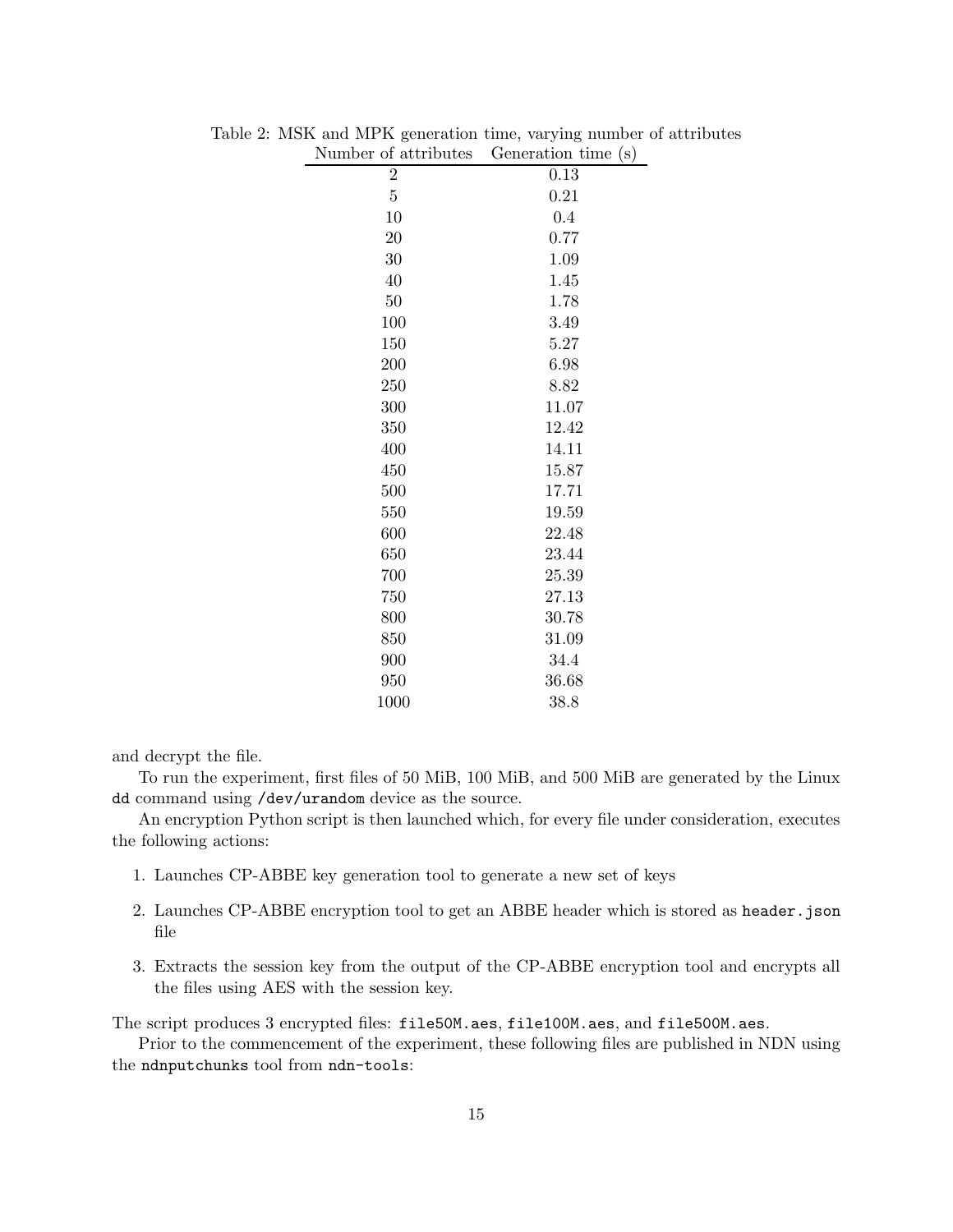| Table 3: NDN unencrypted file download performance |                |       |                |       |       |                |       |       |       |       |      |       |
|----------------------------------------------------|----------------|-------|----------------|-------|-------|----------------|-------|-------|-------|-------|------|-------|
| File                                               | Number         | 1     | $\overline{2}$ | 3     | 4     | $\overline{5}$ | 6     | 7     | 8     | 9     | 10   | worst |
| size                                               | of             |       |                |       |       |                |       |       |       |       |      | time  |
| (MB)                                               | users          |       |                |       |       |                |       |       |       |       |      |       |
| 50                                                 |                | 1.11  |                |       |       |                |       |       |       |       |      | 1.11  |
| 50                                                 | $\overline{2}$ | 4.29  | 0.79           |       |       |                |       |       |       |       |      | 4.29  |
| $50\,$                                             | 5              | 1.17  | 0.79           | 1.81  | 2.45  | 0.78           |       |       |       |       |      | 2.45  |
| 50                                                 | 10             | 1.26  | 0.87           | 3.06  | 0.95  | 1.0            | 0.84  | 1.06  | 1.88  | 1.84  | 2.23 | 2.23  |
| 100                                                | $\mathbf 1$    | 1.83  |                |       |       |                |       |       |       |       |      | 1.83  |
| 100                                                | $\overline{2}$ | 1.79  | 2.77           |       |       |                |       |       |       |       |      | 2.77  |
| 100                                                | 5              | 1.76  | 1.75           | 5.25  | 1.32  | 3.06           |       |       |       |       |      | 5.25  |
| 100                                                | 10             | 2.17  | 1.58           | 1.91  | 2.48  | 3.27           | 1.32  | 1.52  | 3.52  | 4.23  | 1.41 | 4.23  |
| 500                                                | $\mathbf{1}$   | 11.56 |                |       |       |                |       |       |       |       |      | 11.56 |
| 500                                                | $\overline{2}$ | 11.98 | 11.46          |       |       |                |       |       |       |       |      | 11.98 |
| 500                                                | $\overline{5}$ | 10.38 | 10.39          | 13.32 | 10.21 | 12.32          |       |       |       |       |      | 13.32 |
| 500                                                | 10             | 10.48 | 14.33          | 11.83 | 15.09 | 14.04          | 13.25 | 14.07 | 14.22 | 13.84 | 13.3 | 15.09 |
|                                                    |                |       |                |       |       |                |       |       |       |       |      |       |

<span id="page-15-0"></span>Table 3: NDN unencrypted file download performance

- 1. /headers/header.json the header file produced by CP-ABBE
- 2. /data/file50M.aes AES encrypted 50 MiB file
- 3. /data/file100M.aes AES encrypted 100 MiB file
- 4. /data/file500M.aes AES encrypted 500 MiB file

For any of the 1, 2, 5, 10 groups of users, the Python script runs the same amount of threads, one thread per user. For each file, each thread performs the following actions:

- 1. Uses ndncatchunks tool to retrieve header.json and the encrypted file over NDN
- 2. Launches CP—ABBE decryption tool to decrypt the ABBE header and obtain the AES key
- 3. Decrypts the encrypted file with the AES key

We measure the time it takes for every thread to download all the relevant files and to decrypt them. The results are given in Table [4.](#page-16-2)

### 5 Applying CP-ABBE to the second case study

For the second case study we consider using CP-ABBE encryption in a chat running over NDN. CP-ABBE flexible access policies facilitate the creation of virtual chatrooms. No separate chat instances are required if CP-ABBE is handling access permissions.

Instead of keeping a chat instance per chatroom, it is possible to encrypt the messages to specific set of recipients using CP-ABBE and broadcast AES-encrypted message, together with ABBE-encrypted symmetric key (ABBE header) to everyone. The chat client would match the user's private key against the published ABBE header. If the header's access policy permits the user to decrypt the message, the user is a valid recipient. In this case, the chat application will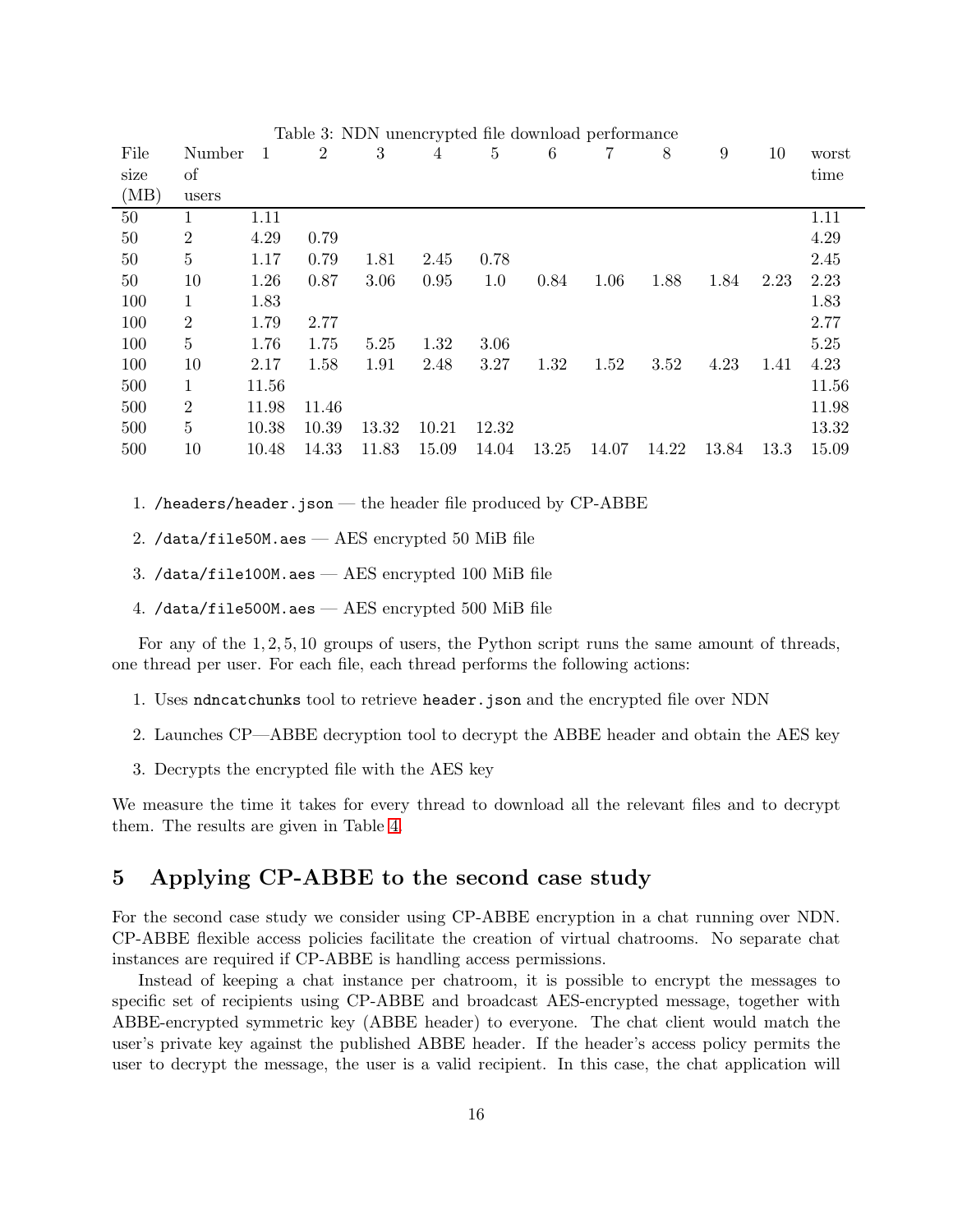<span id="page-16-2"></span>

| Table 4: NDN encrypted file download and decryption performance |                |       |       |       |       |       |       |       |       |       |       |       |
|-----------------------------------------------------------------|----------------|-------|-------|-------|-------|-------|-------|-------|-------|-------|-------|-------|
| File                                                            | Number         | -1    | 2     | 3     | 4     | 5     | 6     | 7     | 8     | 9     | 10    | worst |
| size                                                            | of             |       |       |       |       |       |       |       |       |       |       | time  |
| (MB)                                                            | users          |       |       |       |       |       |       |       |       |       |       |       |
| 50                                                              |                | 2.33  |       |       |       |       |       |       |       |       |       | 2.33  |
| 50                                                              | 2              | 4.52  | 2.13  |       |       |       |       |       |       |       |       | 4.52  |
| 50                                                              | $\overline{5}$ | 7.64  | 2.16  | 2.32  | 2.02  | 2.02  |       |       |       |       |       | 7.64  |
| 50                                                              | 10             | 5.82  | 2.3   | 4.38  | 3.86  | 2.34  | 2.06  | 2.18  | 2.81  | 2.15  | 4.59  | 5.82  |
| 100                                                             | $\mathbf{1}$   | 3.74  |       |       |       |       |       |       |       |       |       | 3.74  |
| 100                                                             | 2              | 3.37  | 6.21  |       |       |       |       |       |       |       |       | 6.21  |
| 100                                                             | $\overline{5}$ | 6.17  | 4.04  | 5.26  | 4.49  | 3.78  |       |       |       |       |       | 5.26  |
| 100                                                             | 10             | 3.55  | 6.66  | 3.42  | 6.17  | 3.66  | 6.58  | 5.37  | 4.28  | 4.27  | 3.69  | 6.66  |
| 500                                                             | 1              | 16.29 |       |       |       |       |       |       |       |       |       | 16.29 |
| 500                                                             | 2              | 20.87 | 22.26 |       |       |       |       |       |       |       |       | 22.26 |
| 500                                                             | $\overline{5}$ | 25.71 | 22.97 | 19.89 | 22.3  | 22.06 |       |       |       |       |       | 25.71 |
| 500                                                             | 10             | 28.36 | 29.05 | 25.44 | 29.01 | 21.7  | 22.48 | 19.14 | 24.52 | 18.83 | 20.81 | 29.05 |
|                                                                 |                |       |       |       |       |       |       |       |       |       |       |       |

proceed decrypting the message and delivering it to the user. By inspecting the header's access policy and grouping messages by them, a chat application can maintain a set of virtual chatrooms, where every message, posted in the chatroom, will be encrypted with the same access policy. All other participants of such a chatroom will be able to receive and decrypt the message.

The overheads in this use-case are mostly related to synchronizing the views of different parties in regards of which messages have been posted by which participants of the chat [\[37\]](#page-19-10). The use of encryption for short messages should not significantly increase it.

### 6 Conclusion

In this paper, we have demonstrated an application of ciphertext-policy attribute-based encryption taking the role of a flexible access policy moderator in secure group communication over the NDN. We have applied a prototype implementation of the Lubicz-Sirvent CP-ABBE system to one of the case studies, the secure data sharing over NDN and reported on its performance characteristics. The results show that the operations of key generation, encryption and decryption are manageable and CP-ABBE can be used in practice. We have also analyzed the merits of CP-ABBE in the case of dynamic groups in use case 2 and conclude that CP-ABBE can be applied to this use case as well, and would offer merits compared to other alternative conventional approaches.

### <span id="page-16-1"></span>References

- [1] E. G. AbdAllah, M. Zulkernine, and H. S. Hassanein. Dacpi: A decentralized access control protocol for information centric networking. In *2016 IEEE International Conference on Communications (ICC)*, pages 1–6, May 2016.
- <span id="page-16-0"></span>[2] Muhammad Asim, Luan Ibraimi, and Milan Petkovic. Ciphertext-policy attribute-based broadcast encryption scheme. In Bart De Decker, Jorn Lapon, Vincent Naessens, and Andreas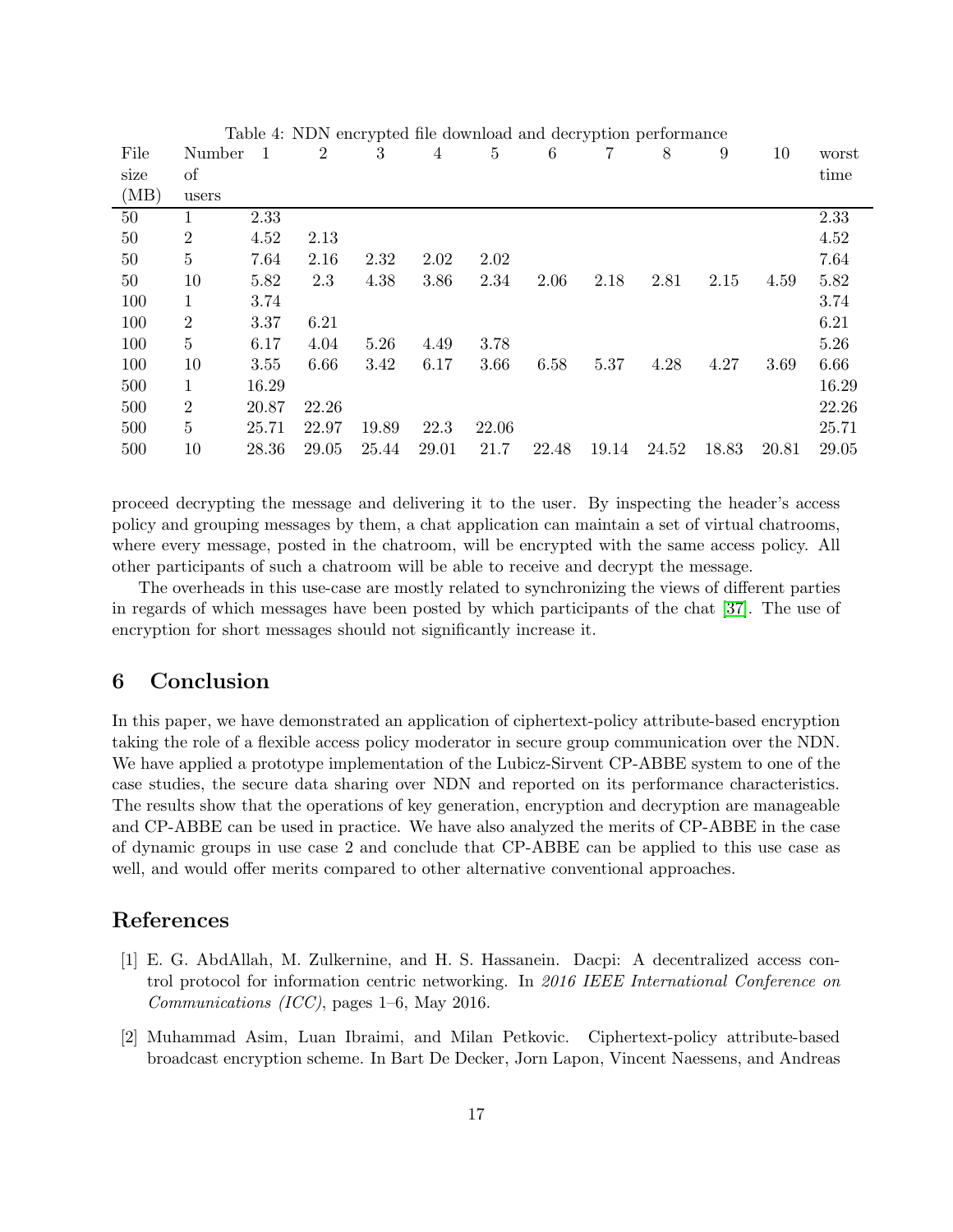Uhl, editors, *Communications and Multimedia Security, 12th IFIP TC 6 / TC 11 International Conference, CMS 2011, Ghent, Belgium, October 19-21,2011. Proceedings*, volume 7025 of *Lecture Notes in Computer Science*, pages 244–246. Springer, 2011.

- <span id="page-17-1"></span><span id="page-17-0"></span>[3] J. Bethencourt, A. Sahai, and B. Waters. Ciphertext-policy attribute-based encryption. In *2007 IEEE Symposium on Security and Privacy (SP '07)*, pages 321–334, May 2007.
- [4] Mauro Conti, Ankit Gangwal, Muhammad Hassan, Chhagan Lal, and Eleonora Losiouk. The road ahead for networking: A survey on ICN-IP coexistence solutions. *IEEE Commun. Surv. Tutorials*, 22(3):2104–2129, 2020.
- <span id="page-17-2"></span>[5] Keita Emura, Atsuko Miyaji, Akito Nomura, Kazumasa Omote, and Masakazu Soshi. A ciphertext-policy attribute-based encryption scheme with constant ciphertext length. In Feng Bao, Hui Li, and Guilin Wang, editors, *Information Security Practice and Experience: 5th International Conference, ISPEC 2009 Xi'an, China, April 13-15, 2009 Proceedings*, pages 13–23, Berlin, Heidelberg, 2009. Springer Berlin Heidelberg.
- <span id="page-17-6"></span>[6] Nikos Fotiou, Giannis F. Marias, and George C. Polyzos. Access control enforcement delegation for information-centric networking architectures. In *Proceedings of the Second Edition of the ICN Workshop on Information-centric Networking*, ICN '12, pages 85–90, New York, NY, USA, 2012. ACM.
- <span id="page-17-4"></span>[7] Nikos Fotiou and George C. Polyzos. Securing content sharing over icn. In *Proceedings of the 3rd ACM Conference on Information-Centric Networking*, ACM-ICN '16, pages 176–185, New York, NY, USA, 2016. ACM.
- <span id="page-17-5"></span>[8] Cesar Ghali, Marc A. Schlosberg, Gene Tsudik, and Christopher A. Wood. Interest-based access control for content centric networks. In *Proceedings of the 2Nd ACM Conference on Information-Centric Networking*, ACM-ICN '15, pages 147–156, New York, NY, USA, 2015. ACM.
- <span id="page-17-9"></span>[9] B. Hamdane and S. G. E. Fatmi. A credential and encryption based access control solution for named data networking. In *2015 IFIP/IEEE International Symposium on Integrated Network Management (IM)*, pages 1234–1237, May 2015.
- <span id="page-17-8"></span>[10] B. Hamdane, M. Msahli, A. Serhrouchni, and S. G. E. Fatmi. Data-based access control in named data networking. In *9th IEEE International Conference on Collaborative Computing: Networking, Applications and Worksharing*, pages 531–536, Oct 2013.
- <span id="page-17-10"></span>[11] B. Hamdane, A. Serhrouchni, A. Fadlallah, and S. G. E. Fatmi. Named-data security scheme for named data networking. In *2012 Third International Conference on The Network of the Future (NOF)*, pages 1–6, Nov 2012.
- <span id="page-17-7"></span>[12] V. Hemanathan and N. Anusha. Role Based Content Access Control in NDN. *Journal of Innovative Technology and Education*, 2(1):65 – 73, 2015.
- <span id="page-17-3"></span>[13] Pascal Junod and Alexandre Karlov. An efficient public-key attribute-based broadcast encryption scheme allowing arbitrary access policies. In Ehab Al-Shaer, Hongxia Jin, and Marc Joye, editors, *Proceedings of the 10th ACM Workshop on Digital Rights Management, Chicago, Illinois, USA, October 4, 2010*, pages 13–24. ACM, 2010.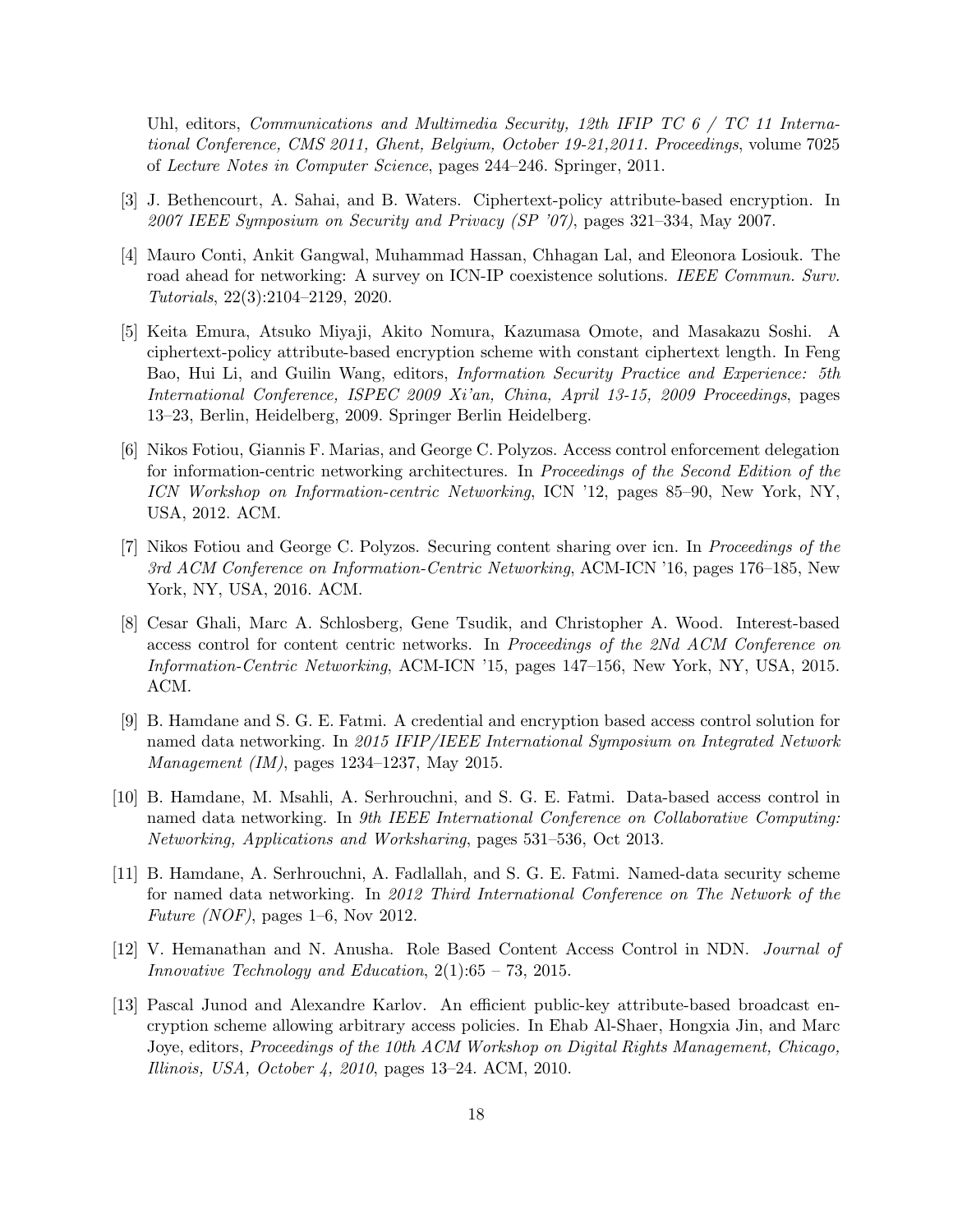- <span id="page-18-10"></span>[14] J. Kurihara, E. Uzun, and C. A. Wood. An encryption-based access control framework for content-centric networking. In *2015 IFIP Networking Conference (IFIP Networking)*, pages 1–9, May 2015.
- <span id="page-18-12"></span>[15] Jun Kurihara, Kenji Yokota, and Atsushi Tagami. A consumer-driven access control approach to censorship circumvention in content-centric networking. In *Proceedings of the 3rd ACM Conference on Information-Centric Networking*, ACM-ICN '16, pages 186–194, New York, NY, USA, 2016. ACM.
- <span id="page-18-2"></span>[16] Long Li, Tianlong Gu, Liang Chang, Zhoubo Xu, Yining Liu, and Junyan Qian. A ciphertextpolicy attribute-based encryption based on an ordered binary decision diagram. *IEEE Access*, 5:1137–1145, 2017.
- <span id="page-18-5"></span><span id="page-18-4"></span>[17] Qinyi Li and Fengli Zhang. A fully secure attribute based broadcast encryption scheme. *I. J. Network Security*, 17(3):255–263, 2015.
- [18] David Lubicz and Thomas Sirvent. Attribute-based broadcast encryption scheme made efficient. In Serge Vaudenay, editor, *Progress in Cryptology – AFRICACRYPT 2008: First International Conference on Cryptology in Africa, Casablanca, Morocco, June 11-14, 2008. Proceedings*, pages 325–342, Berlin, Heidelberg, 2008. Springer Berlin Heidelberg.
- <span id="page-18-6"></span>[19] E. Mannes, C. Maziero, L. Lassance, and F. Borges. Optimized access control enforcement over encrypted content in information-centric networks. In *2015 IEEE Symposium on Computers and Communication (ISCC)*, pages 924–929, July 2015.
- <span id="page-18-8"></span>[20] Satyajayant Misra, Reza Tourani, and Nahid Ebrahimi Majd. Secure content delivery in information-centric networks: Design, implementation, and analyses. In *Proceedings of the 3rd ACM SIGCOMM Workshop on Information-centric Networking*, ICN '13, pages 73–78, New York, NY, USA, 2013. ACM.
- <span id="page-18-9"></span>[21] Satyajayant Misra, Reza Tourani, F. Natividad, Travis Mick, Nahid Ebrahimi Majd, and Hong Huang. Accconf: An access control framework for leveraging in-network cached data in icns. *CoRR*, abs/1603.03501, 2016.
- <span id="page-18-3"></span>[22] S. Roy and M. Chuah. Secure data retrieval based on ciphertext policy attribute-based encryption (cp-abe) system for the dtns.
- <span id="page-18-11"></span><span id="page-18-7"></span>[23] Wentao Shang, Yingdi Yu, Teng Liang, Beichuan Zhang, and Lixia Zhang. Ndn-ace: Access control for constrained environments over named data networking. Technical report, 2015.
- [24] C. A. Wood and E. Uzun. Flexible end-to-end content security in ccn. In *2014 IEEE 11th Consumer Communications and Networking Conference (CCNC)*, pages 858–865, Jan 2014.
- <span id="page-18-0"></span>[25] G. Xylomenos, C. N. Ververidis, V. A. Siris, N. Fotiou, C. Tsilopoulos, X. Vasilakos, K. V. Katsaros, and G. C. Polyzos. A survey of information-centric networking research. *IEEE Communications Surveys Tutorials*, 16(2):1024–1049, Second 2014.
- <span id="page-18-1"></span>[26] Shota Yamada, Nuttapong Attrapadung, Goichiro Hanaoka, and Noboru Kunihiro. A framework and compact constructions for non-monotonic attribute-based encryption. In Hugo Krawczyk, editor, *Public-Key Cryptography – PKC 2014: 17th International Conference on*